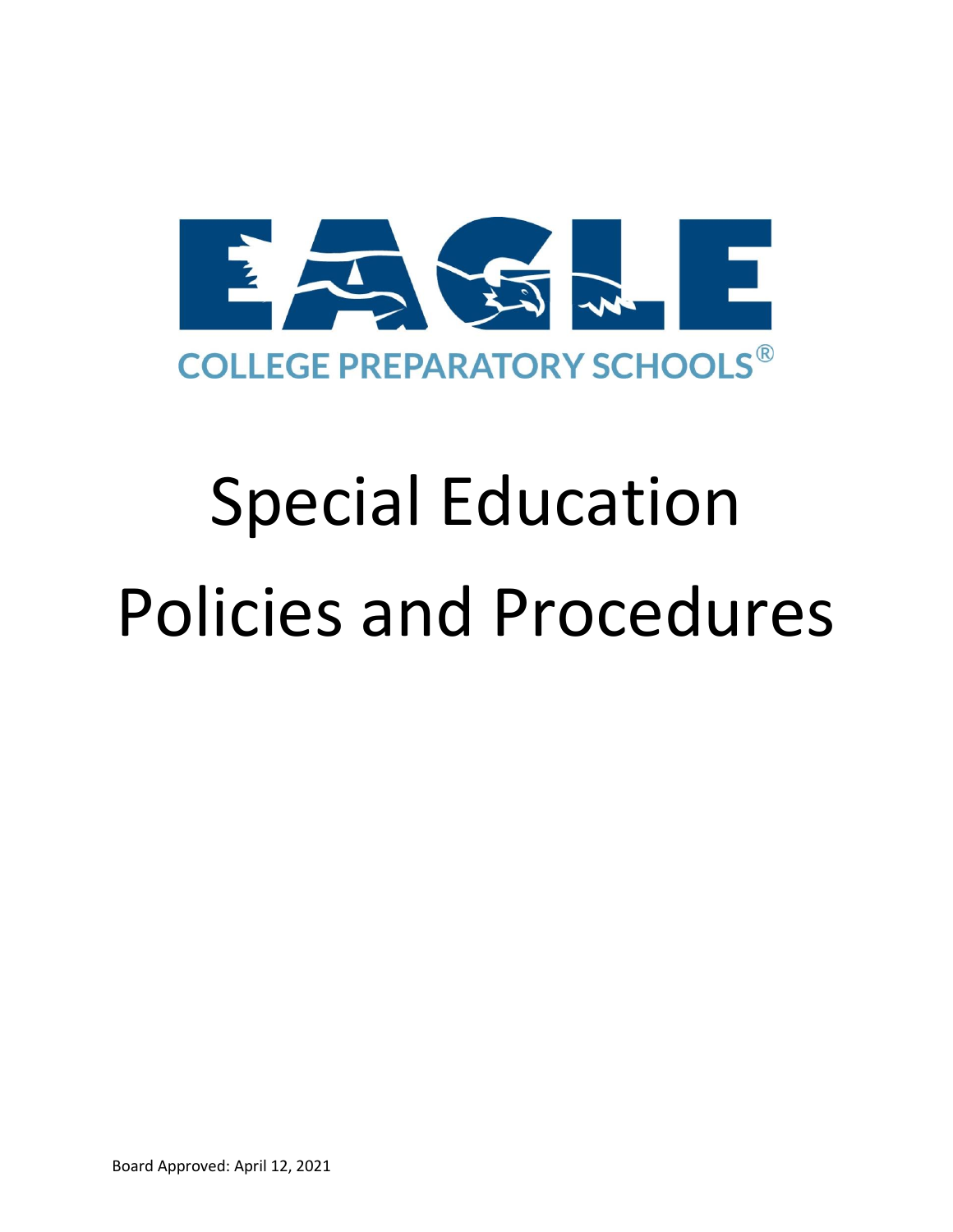

# Table of Contents

| <b>Contents Child Find Policy &amp; Procedures</b>                                          | 5  |
|---------------------------------------------------------------------------------------------|----|
| POLICY                                                                                      | 5  |
| <b>PROCEDURES</b>                                                                           | 5  |
| Individuals with Disabilities Education Act (IDEA '04) 34 CFR §300.111 Child Find           | 5  |
| AAC R7-2-401.C Public Awareness                                                             | 5  |
| AAC R7-2-401.D Child Identification and Referral                                            | 5  |
| <b>Evaluation Policy &amp; Procedures</b>                                                   | 6  |
| POLICY                                                                                      | 6  |
| <b>PROCEDURES</b>                                                                           | 6  |
| §300.300 Parental Consent                                                                   | 7  |
| §300.301 Initial Evaluations                                                                | 8  |
| §300.303 Reevaluations                                                                      | 8  |
| §300.304 Evaluation Procedures                                                              | 8  |
| §300.305 Additional Evaluation Requirements                                                 | 9  |
| §300.306 Determination of Eligibility                                                       | 10 |
| §300.307 Additional Procedures for Identifying Children with Specific Learning Disabilities | 10 |
| §300.308 Additional Group Members                                                           | 10 |
| §300.309 Determining the Existence of a Specific Learning Disability                        | 10 |
| §300.310 Observation                                                                        | 11 |
| §300.311 Specific Documentation for the Eligibility Determination                           | 11 |
| AAC R7-2-401.E Evaluation/Reevaluation                                                      | 12 |
| Free Appropriate Public Education (FAPE) Policy & Procedures                                | 13 |
| <b>POLICY</b>                                                                               | 13 |
| <b>PROCEDURES</b>                                                                           | 13 |
| §300.306 Determination of Eligibility, §300.308 Additional Group Members                    | 13 |
| §300.101 Free Appropriate Public Education                                                  | 13 |
| ARS 15-764.A(5) Powers of the School District Governing Board or County School              |    |
| Superintendent                                                                              | 14 |
| ARS 15-764.B Powers of the School District Governing Board or County School                 |    |
| Superintendent                                                                              | 14 |
| §300.105 Assistive Technology                                                               | 14 |
| §300.106 Extended School Year Services (ESY)                                                | 14 |
| §300.107 Nonacademic Services                                                               | 14 |
| §300.108 Physical Education                                                                 | 15 |
| §300.110 Program Options                                                                    | 15 |
| §300.113 Routine Checking of Hearing Aids and External Components of Surgically Implanted   |    |
| <b>Medical Devices</b>                                                                      | 15 |
| §300.154 Methods of Ensuring Services                                                       | 15 |
| AAC R7-2-401.F Parental Consent                                                             | 16 |
| <b>Least Restrictive Environment (LRE) Policy &amp; Procedures</b>                          | 16 |
| POLICY                                                                                      | 16 |
| <b>PROCEDURES</b>                                                                           | 16 |
| §300.114 LRE Requirements                                                                   | 16 |
| §300.115 Continuum of Alternative Placements                                                | 17 |
| §300.116 Placements                                                                         | 17 |
| §300.117 Nonacademic Settings                                                               | 17 |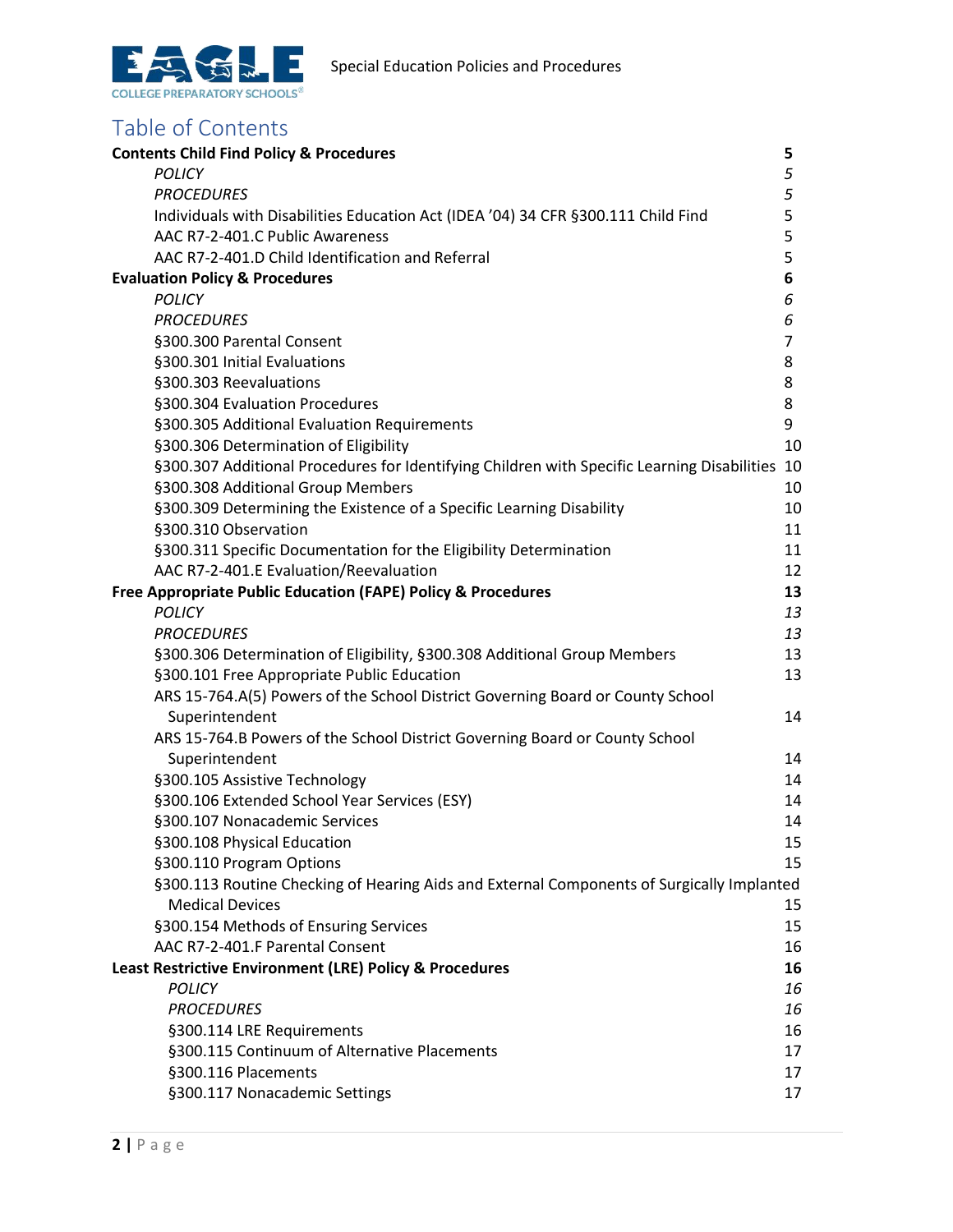

| AAC R7-2-401.H Least Restrictive Environment                                                | 17 |
|---------------------------------------------------------------------------------------------|----|
| <b>Individualized Education Program (IEP) Policy &amp; Procedures</b>                       | 17 |
| <b>POLICY</b>                                                                               | 17 |
| <b>PROCEDURES</b>                                                                           | 18 |
| §300.320 Contents of the IEP                                                                | 19 |
| §300.321 The IEP Team                                                                       | 19 |
| §300.322 Parent Participation                                                               | 20 |
| §300.323 When IEPs Must be in Effect                                                        | 20 |
| §300.324 Development, Review, and Revision of an IEP                                        | 21 |
| §300.325 Private School Placements by EAGLE College Prep                                    | 22 |
| §300.327 Educational Placements                                                             | 22 |
| AAC R7-2-401.G Individualized Education Program (IEP                                        | 22 |
| <b>Procedural Safeguards Policy &amp; Procedures</b>                                        | 23 |
| <b>POLICY</b>                                                                               | 23 |
| <b>PROCEDURES</b>                                                                           | 23 |
| §300.501 Opportunity to Examine Records; Parent Participation in Meetings                   | 23 |
| §300.502 Independent Educational Evaluation                                                 | 23 |
| §300.503 Prior Notice by EAGLE College Prep; Content of Notice                              | 25 |
| §300.504 Procedural Safeguards Notice                                                       | 26 |
| §300.505 Electronic Mail                                                                    | 26 |
| §300.506 Mediation                                                                          | 26 |
| §300.507 Filing a Due Process Complaint                                                     | 26 |
| §300.508 Due Process Complaint (Hearing)                                                    | 26 |
| §300.510 Resolution Process                                                                 | 27 |
| §300.518 Child's Status during Proceedings                                                  | 28 |
| §300.519 Surrogate Parents                                                                  | 28 |
| §300.520 Transfer of Parental Rights at Age of Majority                                     | 28 |
| AAC R7-2-401.I Procedural Safeguards                                                        | 29 |
| <b>Discipline Policy &amp; Procedures</b>                                                   | 29 |
| <b>POLICY</b>                                                                               | 29 |
| <b>PROCEDURES</b>                                                                           | 29 |
| §300.530 Authority of School Personnel                                                      | 29 |
| AAC R7-2-401.P Suspension and Expulsion                                                     | 30 |
| §300.531 Determination of Setting                                                           | 30 |
| §300.532 Appeal                                                                             | 30 |
| §300.533 Placement during Appeals                                                           | 31 |
| §300.534 Protections for Children Not Determined Eligible for Special Education and Related |    |
| Services                                                                                    | 31 |
| §300.535 Referral to and Action by Law Enforcement and Judicial Authorities                 | 31 |
| §300.536 Change of Placement Because of Disciplinary Removals                               | 32 |
| <b>Confidentiality Policy &amp; Procedures</b>                                              | 32 |
| <b>POLICY</b>                                                                               | 32 |
| <b>PROCEDURES</b>                                                                           | 32 |
| §300.613 Access Rights                                                                      | 32 |
| §300.614 Record of Access                                                                   | 32 |
| §300.615 Records on More Than One Child                                                     | 33 |
| §300.616 Lists of Types and Locations of Information                                        | 33 |
| §300.617 Fees                                                                               | 33 |
|                                                                                             |    |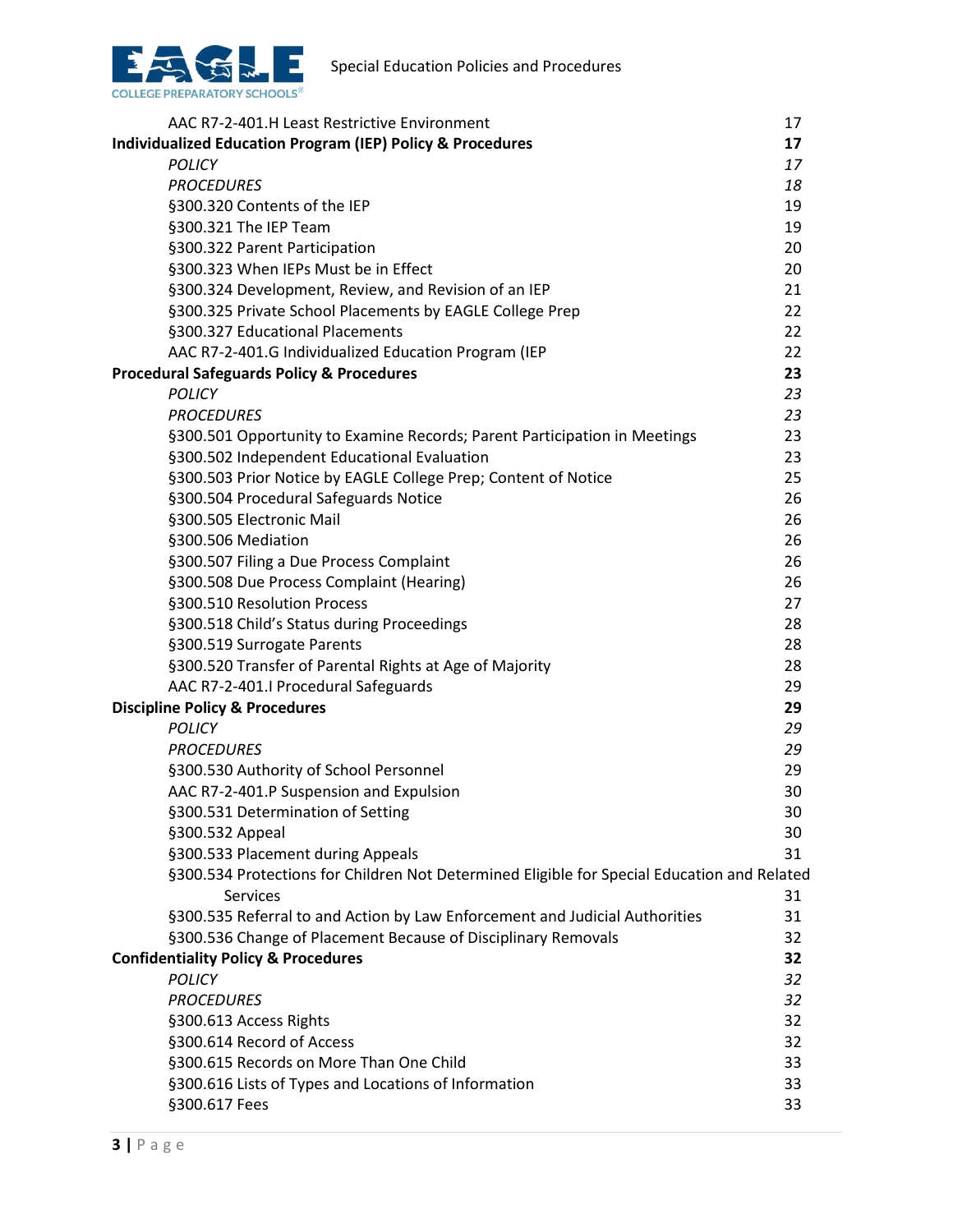



| 33 |
|----|
| 33 |
| 33 |
| 33 |
| 33 |
| 34 |
| 34 |
| 34 |
| 34 |
| 34 |
| 34 |
|    |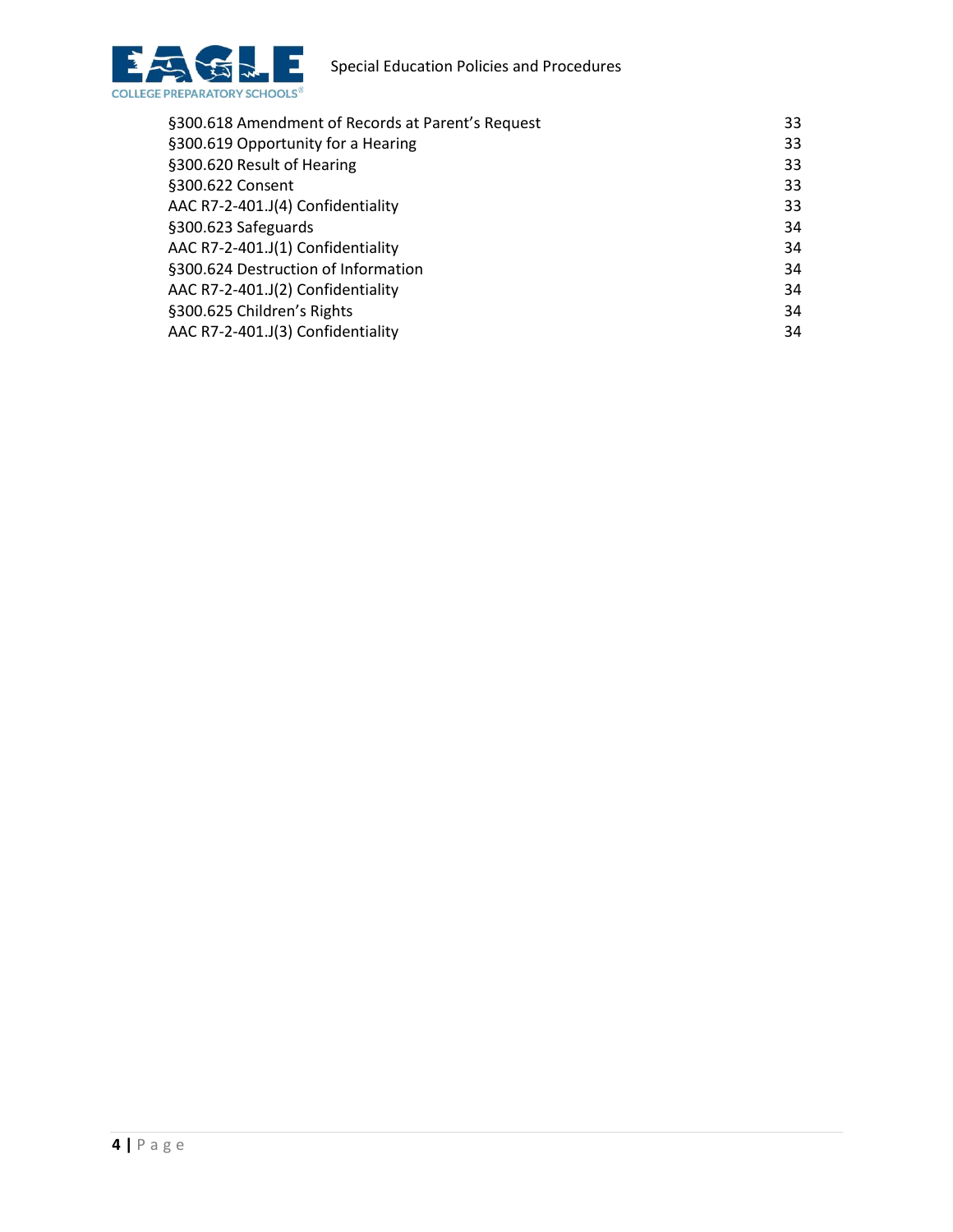

#### **Child Find Policy & Procedures**

## *POLICY*

EAGLE College Prep will ensure that all children with disabilities within the boundaries of the public agency, including children with disabilities who are homeless or wards of the State, and children with disabilities attending private schools or home schools, regardless of the severity of their disability, and who are in need of special education and related services are identified, located, and evaluated.

## *PROCEDURES*

# **Individuals with Disabilities Education Act (IDEA '04) 34 CFR §300.111 Child Find**

**Unified School Districts, Elementary School Districts,** and **Union High School Districts** will identify, locate, and evaluate all children with disabilities within **their geographic boundaries** who are in need of special education and related services.

This must include:

Children who are homeless;

Children who are highly mobile, including migrant children;

Children who are wards of the state; and,

Children who are attending private schools or home schools.

**Charter Schools** will identify, locate, and evaluate all children with disabilities within their population served who are in need of special education and related services.

Child find must also include children who are suspected of being children with a disability and are in need of special education, even though:

They are advancing from grade to grade or

They are highly mobile children, including those who are migrant children.

# EAGLE College Prep is a **Charter School.**

EAGLE College Prep will maintain a record of children who are receiving special education and related services.

# **Arizona Administrative Code (AAC) R7-2-401.C Public Awareness**

- 1) EAGLE College Prep shall inform the general public and all parents within its boundaries of responsibility of the availability of special education services for students aged 3 through 21 years and how to access those services, including information regarding early intervention services for children aged birth through 2 years.
- 2) School Districts are responsible for public awareness and child find for private schools within their geographic boundaries.

#### **AAC R7-2-401.D Child Identification and Referral**

- 1) EAGLE College Prep shall establish, implement, and make available (either in writing or electronically) to its school-based personnel and all parents within the public education agency boundaries of responsibility, written procedures for the identification and referral of all children with disabilities aged through 21, including children with disabilities attending private schools and home schools, regardless of the severity of their disability.
- 2) EAGLE College Prep shall require appropriate school-based personnel to review the written procedures related to child identification and referral on an annual basis. EAGLE College Prep shall maintain documentation of school-based personnel review.
- 3) Procedures for child identification and referral shall meet the requirements of the IDEA and its regulations, A.R.S. Title 15, Chapter 7, and the State Board of Education rules R7-2-401.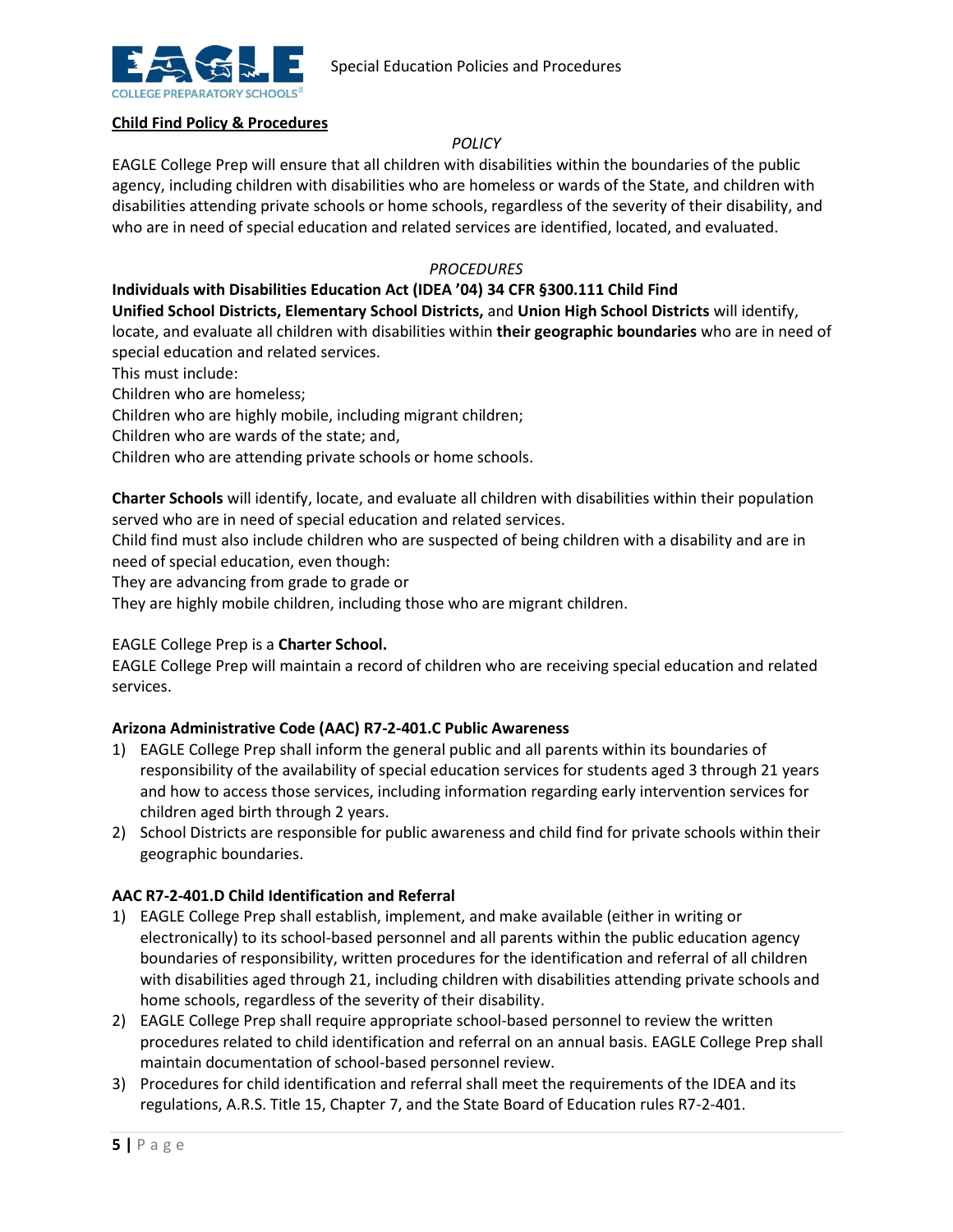

- 4) The public education agency responsible for child identification activities is the school district in which the parents reside unless:
	- a) The student is enrolled in a charter school or public education agency that is not a school district. In that event, the charter school or public education agency is responsible for child identification activities;
	- b) The student is enrolled in a nonprofit private school. In that event, the school district within whose boundaries the private school is located is responsible for child identification activities.
- 5) Identification (screening for possible disabilities) shall be completed within 45 calendar days after:
	- a) Entry of each preschool or kindergarten student and any student enrolling without appropriate records of screening, evaluation, and progress in school; or
	- b) Notification to EAGLE College Prep by parents of concerns regarding developmental or educational progress by their child (aged 3 years through 21 years).
- 6) Screening procedures shall include vision and hearing status and consideration of the following areas: cognitive or academic; communication; motor; social or behavioral; and adaptive development. Screening does not include detailed individualized comprehensive evaluation procedures.
- 7) For a student transferring in to a school, EAGLE College Prep shall review enrollment data and educational performance in the prior school. If there is a history of special education for a student not currently eligible for special education, or of poor progress, the name of the student shall be submitted to the administrator for consideration of the need for a referral for a full and individual evaluation or other services.
- 8) If a concern about a student is identified through screening procedures or through a review of records, EAGLE Collee Prep shall notify the parents of the student of the concern within 10 school days and inform them of EAGLE College Preps' procedures to follow up on the student's needs.
- 9) EAGLE College Prep shall maintain documentation of the identification procedures used, the dates of entry into school or the notification by parents made pursuant to subsection (D)(5), and the dates of screening. The results shall be maintained in the student's permanent records in a location designated by the administrator. In the case of a student not enrolled, the results shall be maintained in a location designated by the administrator.
- 10) If the identification process indicates a possible disability, the name of the student shall be submitted to the administrator for consideration of the need for a referral for a full and individual evaluation or other services. A parent or a student who has reached the age of majority may request an evaluation of the student. For parentally placed private school students, the school district within whose boundaries the nonprofit private school is located is responsible for such evaluation.
- 11) If, after consultation with the parent, EAGLE College Prep determines that a full and individual evaluation is not warranted, EAGLE College Prep shall provide prior written notice and procedural safeguards notice to the parent in a timely manner.

# **Evaluation Policy & Procedures**

# *POLICY*

A full and individual initial evaluation will be conducted by EAGLE College Prep before the initial provision of special education and related services to a child with a disability in accordance with 34 CFR §§300.300–300.311 of the IDEA regulations. A reevaluation of each child with a disability will be conducted by EAGLE College Prep in accordance with §§300.300–300.311 of the IDEA regulations.

#### *PROCEDURES*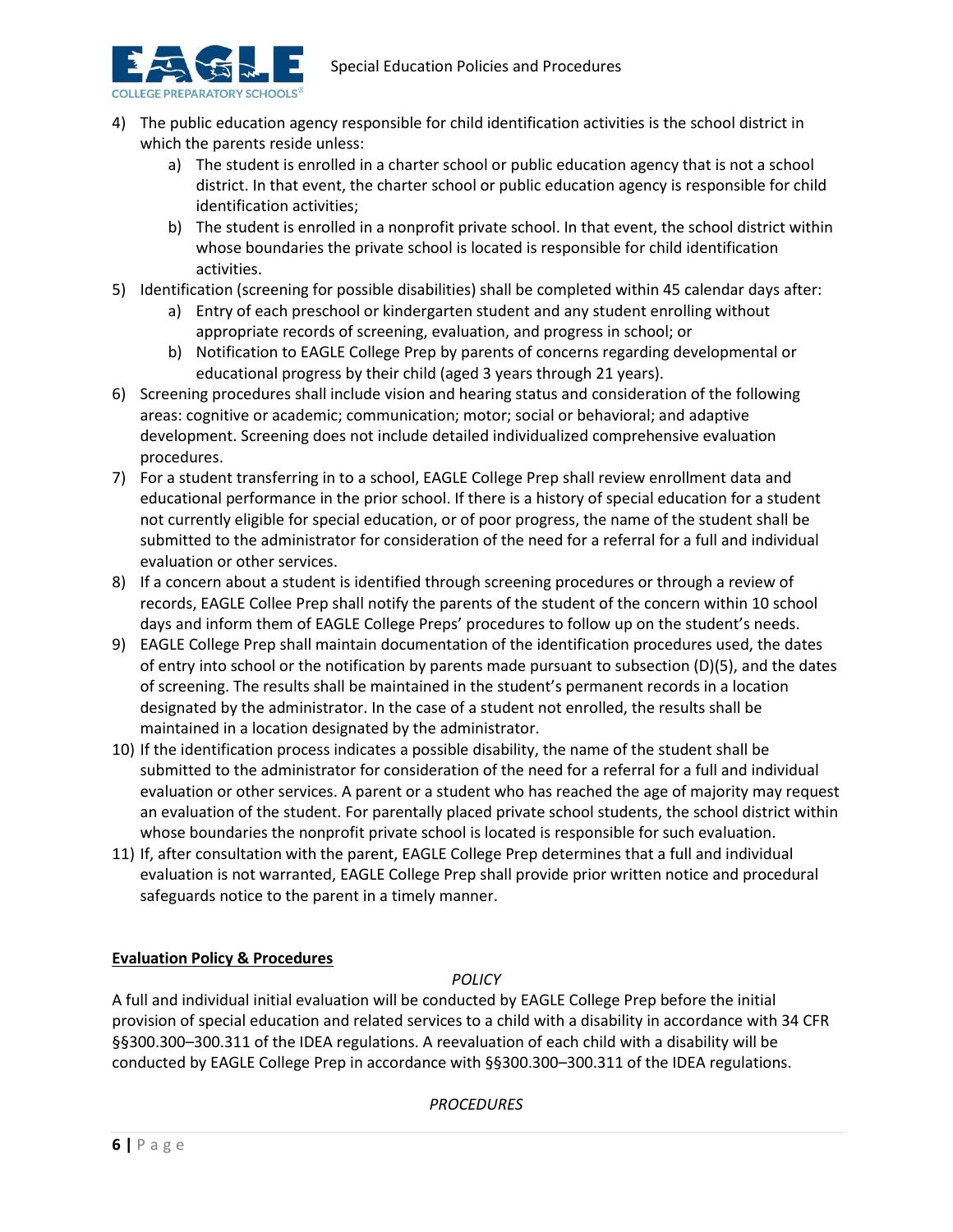

#### **§300.300 Parental Consent**

- 1) When EAGLE College Prep is proposing to conduct an initial evaluation to determine if a child qualifies as a child with a disability, after reviewing existing data with the parents and providing prior written notice, will obtain informed consent from the parent of the child before collecting any additional data.
	- a) Parental consent for initial evaluation must not be construed as consent for initial provision of special education and related services.
	- b) EAGLE College Prep will make reasonable efforts to obtain the informed consent from the parent for an initial evaluation.
- 2) For initial evaluations only, if the child is a ward of the state and is not residing with the child's parent, EAGLE College Prep is not required to obtain consent from the parent if:
	- a) Despite reasonable efforts to do so, EAGLE College Prep cannot discover the whereabouts of the parents of the child;
	- b) The rights of the parents of the child have been terminated by the court;
	- c) The rights of the parent to make educational decisions have been subrogated by a judge and consent for an initial evaluation has been given by an individual appointed by the judge to represent the child.
- 3) EAGLE College Prep may, but is not required to, seek informed consent through due process procedures if the parent of a child who is enrolled or seeking to enroll in EAGLE College Prep refuses consent for an initial evaluation.
- 4) EAGLE College Prep must obtain informed consent from the parent of the child before the initial provision of special education and related services to the child and must make reasonable efforts to obtain that consent.
- 5) If a parent refuses consent for the initial provision of special education and related services, EAGLE College Prep may not seek consent though due process hearing procedures. EAGLE College Prep:
	- a) Will not be considered in violation for not providing FAPE;
	- b) Is not required to convene an IEP team meeting or develop an IEP for the child.
- 6) EAGLE College Prep must obtain informed consent prior to conducting any reevaluation of a child with a disability.
	- a) If the parent refuses consent, EAGLE College Prep may use due process hearing procedures to seek consent but does not violate its obligation if it declines to pursue the evaluation or the reevaluation.
	- b) The informed parental consent for reevaluation need not be obtained if EAGLE College Prep can demonstrate that:
		- i) it made reasonable efforts to obtain such consent and has documented those attempts;
		- ii)the child's parent has failed to respond.
- 7) Parental consent is not required before:
	- a) Reviewing existing data as part of an evaluation or reevaluation; or
	- b) Administering a test or other evaluation that is administered to all children unless consent is required of parents of all children prior to administration.
- 8) EAGLE College Prep may not use a parent's refusal to consent to one service or activity under this section to deny the parent or child any other service, benefit, or activity of EAGLE College Prep except as required by this part.
- 9) If a parent of a child who is home schooled or placed in a private school by the parents at their own expense does not provide consent for the initial evaluation or the reevaluation, or the parent fails to respond to a request to provide consent, EAGLE College Prep may not utilize due process hearing procedures to seek consent.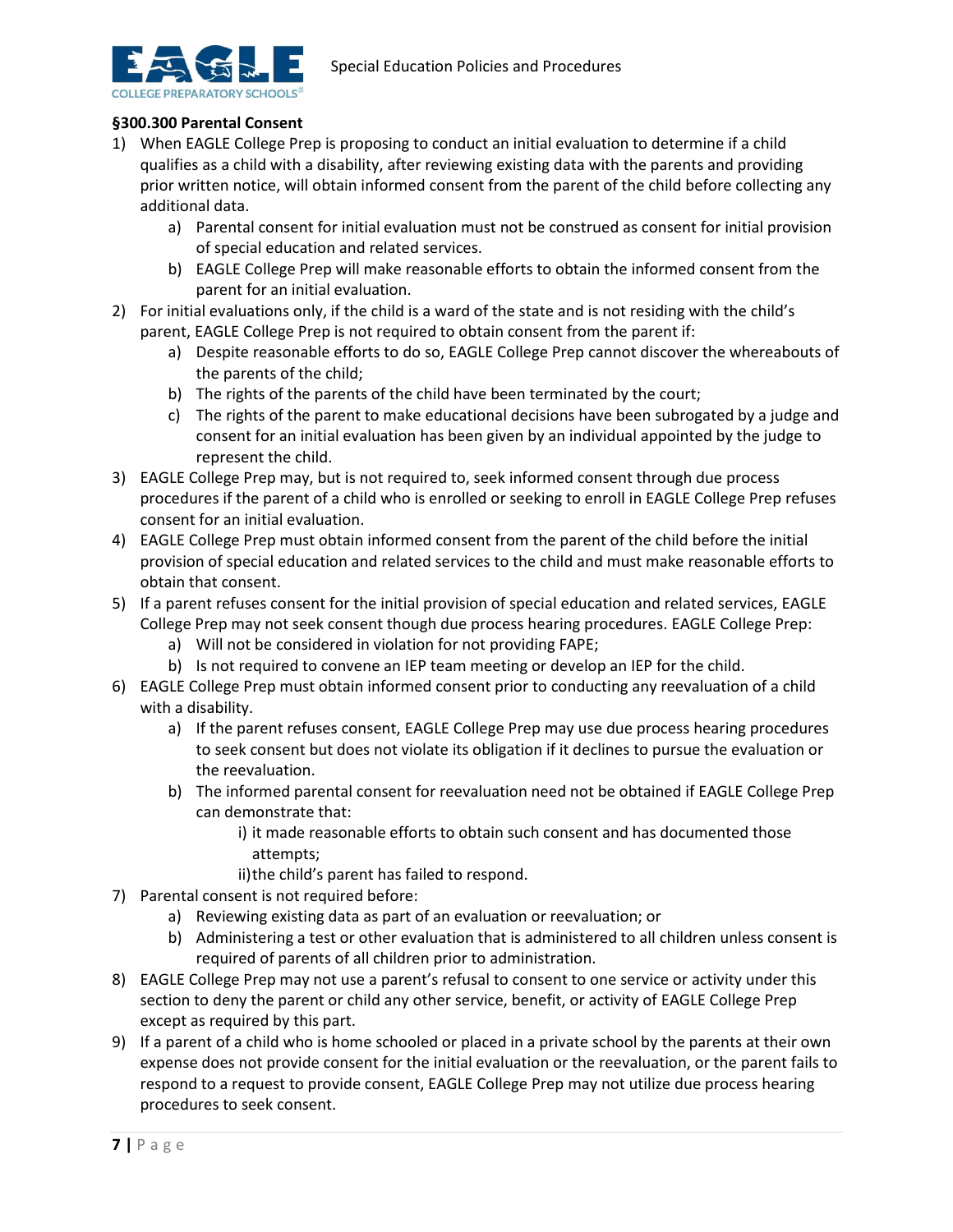

# **§300.301 Initial Evaluations**

- 1) Consistent with consent requirements of §300.300, either a parent of a child EAGLE College Prep may initiate a request for an initial evaluation to determine if a child is a child with a disability.
- 2) The initial evaluation must:
	- a) Be completed within 60 days of receiving parental consent for the evaluation, unless:
		- i) The parents and EAGLE College Prep agree that it is in the best interest of the child to extend the timeline to complete the evaluation for an additional 30 days;
			- ii)The child enrolls in EAGLE College Prep from another public education agency after the parent has provided consent and before the determination of eligibility by the other agency (In that event, EAGLE College Prep will ensure prompt completion of the evaluation); or
			- iii) The parent of a child with a disability repeatedly fails or refuses to produce the child for the evaluation.
		- b) Consist of procedures to determine if the child is a child with a disability and to determine the educational needs of the child.

#### **§300.303 Reevaluations**

- 1) EAGLE College Prep will conduct a reevaluation of a child with a disability if:
	- a) EAGLE College Prep determines that the educational or related service needs, including improved academic achievement and functional performance, of the child warrant a reevaluation, or
	- b) If the child's parents or teacher requests a reevaluation, except that
	- c) EAGLE College Prep will not conduct a reevaluation more than once a year unless the parent and EAGLE agree otherwise.
- 2) EAGLE College Prep will conduct a reevaluation at least once every 3 years, unless the parent and the agency agree that a reevaluation is unnecessary.

# **§300.304 Evaluation Procedures**

- 1) EAGLE College Prep will provide prior written notice to the parents of a child who has or who is suspected of having a disability that describes the evaluation procedures that EAGLE proposes to conduct.
- 2) In conducting an evaluation or reevaluation, EAGLE College Prep will:
	- a) Use a variety of assessment tools and strategies to gather relevant functional, developmental, and academic information about the child, including information provided by the parent in order to determine:
		- i) Whether the child is a child with a disability; and
		- ii)If the child is a child with a disability, information related to enabling the child to be involved in and progress in the general education curriculum (or for a preschool child, to participate in appropriate activities).
	- b) Not use any single measure or assessment as the sole criterion for determining whether a child is a child with a disability and for determining an appropriate educational program for the child; and
	- c) Use technically sound instruments that may assess the relative contribution of cognitive and behavioral factors, in addition to physical or developmental factors.
- 3) EAGLE College Prep will ensure that evaluation materials and strategies:
	- a) Are selected and administered so as not to be discriminatory on a racial or cultural basis;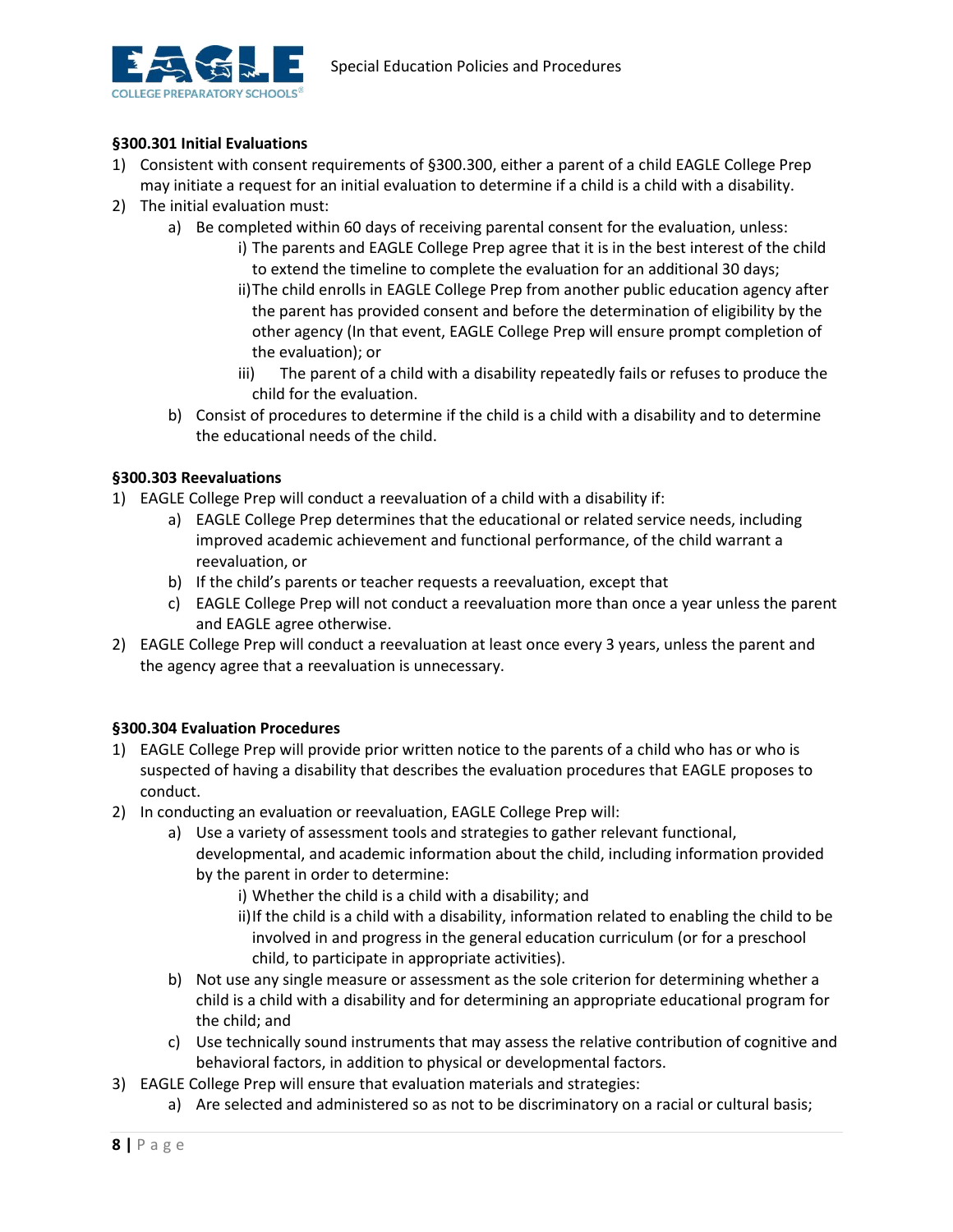

- b) Are administered in the child's native language or other mode of communication and in the form most likely to yield accurate information on what the child knows and can do academically, developmentally, and functionally, unless it is clearly not feasible to do so;
- c) Are used for the purposes for which the assessment(s) or measure(s) are valid and reliable;
- d) Are administered by trained and knowledgeable personnel;
- e) Are administered in accordance with the instructions provided by the assessment publisher;
- f) Are selected and administered so as to ensure that if administered to a child with impaired sensory, manual, or speaking skills, the assessment results accurately reflect the child's aptitude or achievement level or whatever other factors the test purports to measure rather than reflecting the child's impairments (unless those skills are the factors being measured).
- g) Assess the child in all areas related to the suspected disability, including, if appropriate, health, vision, hearing, social and emotional status, general intelligence, academic performance, adaptive behavior, communicative status, and motor abilities; and
- h) Are sufficiently comprehensive to identify all of the child's special education and related service(s) needs, whether or not those needs are commonly associated with the child's disability.
- i) Provide relevant information that directly assists in determining the educational needs of the child.
- 4) Evaluations of children who transfer to or from another public education agency in the same school year are coordinated with the prior and subsequent schools, in order to expedite the completion of a full evaluation.

# **§300.305 Additional Evaluation Requirements**

- 1) As part of an initial evaluation (if appropriate), and as part of any reevaluation, the IEP team and other qualified professionals, as appropriate, will:
	- a) Review existing evaluation data on the child including:
		- i) Evaluations and information provided by the parents;
		- ii) Current classroom-based, local, and statewide assessments, and classroombased observations; and
		- iii) Observations by teachers and related services providers.
	- b) On the basis of that review and input from the child's parents, identify what additional data, if any, are needed to determine:
		- i) Whether the child is or continues to be a child with a disability and if so, the educational needs of the child;
		- ii) The present levels of academic achievement and related developmental needs of the child; and
		- iii) Whether the child needs special education and related services to enable the child to meet measurable annual IEP goals and to participate, as appropriate, in the general education curriculum.
	- c) The IEP team may conduct the review without a meeting.
- 2) If additional data are needed, EAGLE College Prep will administer the assessments required to obtain the additional data.
- 3) If additional data are not needed to determine whether the child continues to be a child with a disability and to determine the child's educational needs, EAGLE College Prep will notify the parents of:
	- a) The determination and the reasons for the determination; and
	- b) The right of the parents to request an assessment to determine whether the child continues to be a child with a disability and to determine the child's educational needs.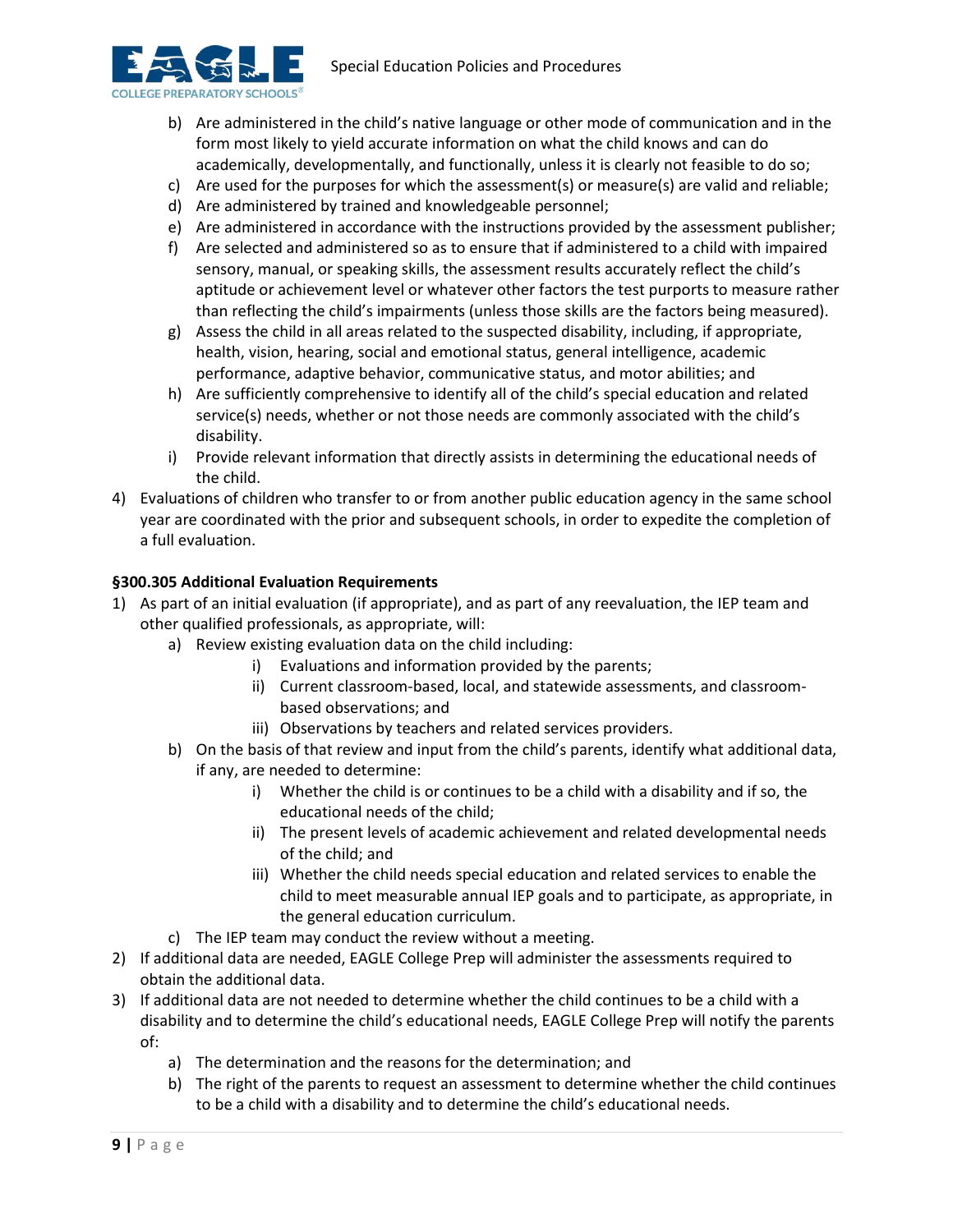

4) EAGLE College Prep will evaluate a child before determining that the child is no longer a child with a disability.

# **§300.306 Determination of Eligibility**

- 1) Upon completion of the evaluation process, EAGLE College Prep will ensure that:
	- a) A group of qualified professionals and the parent of the child determine:
		- i) If the child is a child with a disability under the Individuals with Disabilities Education Act and the Arizona State Statutes; and
			- ii)If so, the educational needs of the child.
	- b) The parents are provided, at no cost, a copy of the evaluation report and eligibility determination.
- 2) A child will not be determined to be a child with a disability if the primary factor for the determination is:
	- a) Lack of appropriate instruction in reading, including the essential components of reading instruction (as defined in section 1208(3) of the ESEA as such section was in effect on the day before the date of enactment of the Every Student Succeeds Act (December 9, 2015));
	- b) Lack of appropriate instruction in math; or
	- c) Limited English proficiency.
- 3) The eligibility determination, including education needs, will be based on all of the information sources used in the evaluation process, and if the child is deemed eligible and in need of special education and related services, an IEP will be developed in accordance with §§300.320 through 300.324.

# **§300.307 Additional Procedures for Identifying Children with Specific Learning Disabilities**

EAGLE College Prep will establish a criteria for determining whether a child has a specific learning disability through the identification of a severe discrepancy between intellectual ability and achievement in conformity with IDEA Regulations §§300.307– 300.311.

#### **§300.308 Additional Group Members**

- 1) The determination of whether a child suspected of having a specific learning disability is a child with a disability must be made by the child's parents and a team of qualified professionals that must include:
	- a) The child's regular teacher; or
	- b) If the child does not have a regular teacher, then a regular teacher qualified to teach children of that age;
	- c) For a child of less than school age, an individual qualified by the State to teach children of his/her age;
	- d) At least one person qualified to conduct individual diagnostic evaluations of children, such as a school psychologist, speech- language pathologist, or remedial reading teacher.

#### **§300.309 Determining the Existence of a Specific Learning Disability**

- 1) A child may be determined to have a specific learning disability if:
	- a) The child does not achieve adequately for the child's age or to meet State-approved gradelevel standards in one or more of the following areas, when provided with learning experiences and instruction appropriate for the child's age or meet State– approved gradelevel standards:
		- i) Oral expression
		- ii) Listening comprehension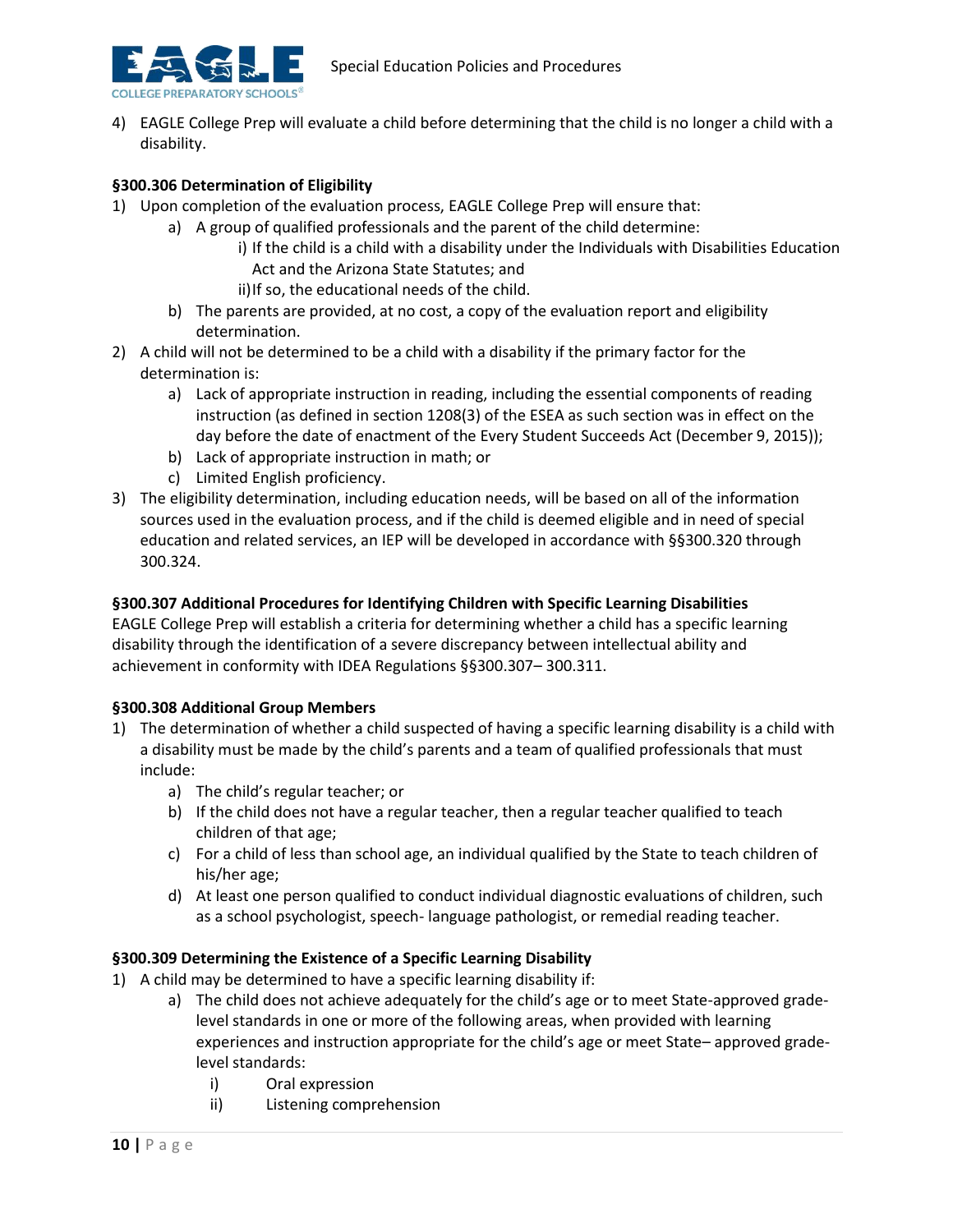



- iii) Written expression
- iv) Basic reading skill
- v) Reading fluency skills
- vi) Reading comprehension
- vii) Mathematics calculation
- viii) Mathematics problem solving
- b) The child does not make sufficient progress to meet age or State- approved grade-level standards in one or more of the areas in  $(1)(a)$  when using a process based on the child's response to scientific, research-based intervention; or
- c) The child exhibits a pattern of strengths and weaknesses in performance, achievement, or both, relative to age, State– approved grade-level standards, or intellectual development, that is determined by the group to be relevant to the identification of a specific learning disability, using appropriate assessments.
- 2) The findings of this section are not primarily the result of:
	- a) A visual, hearing, or motor disability;
	- b) Intellectual disability;
	- c) Emotional disturbance;
	- d) Cultural factors;
	- e) Environmental or economic disadvantage; or
	- f) Limited English proficiency.
- 3) The group must ensure that the underachievement is not due to a lack of appropriate instruction in reading or math and must consider:
	- a) Data that demonstrate that prior to, or as part of, the referral process, the child was provided appropriate instruction in regular education settings, delivered by qualified personnel; and
	- b) Data-based documentation of repeated assessments of achievement at reasonable intervals, reflecting formal assessment of student progress during instruction, which was provided to the child's parents.
- 4) EAGLE College Prep must promptly request parent consent to evaluate if, prior to referral, the child has not made adequate progress after an appropriate period of time when provided instruction described in (3)(a) and (b).

# **§300.310 Observation**

- 1) EAGLE College Prep must ensure that the child is observed in his/her learning environment, including the regular classroom setting, to document the child's academic performance and behavior in the areas of difficulty.
- 2) In the case of a child of less than school age or who is out of school, a group member must observe the child in an environment appropriate for a child of that age.

# **§300.311 Specific Documentation for the Eligibility Determination**

- 1) For a child suspected of having a specific learning disability, the eligibility determination must contain a statement of:
	- a) Whether the child has a specific learning disability;
	- b) The basis for making the determination, including an assurance the determination was made in accordance with the Individuals with Disabilities Education Act;
	- c) The relevant behavior, if any, noted during the observation and the relationship of that behavior to the child's academic functioning;
	- d) The educationally relevant medical findings, if any;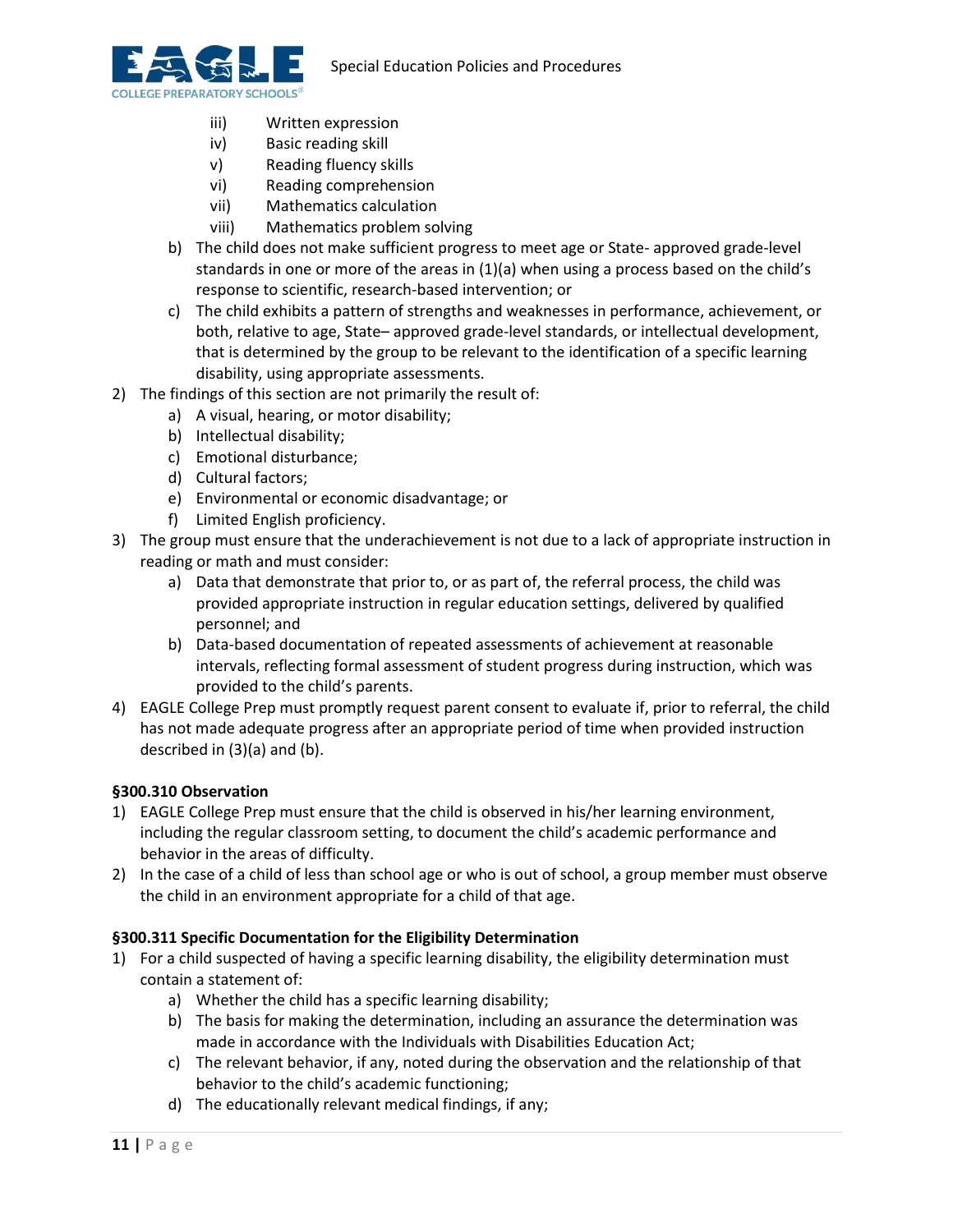

- e) Whether the child does not achieve adequately for his/her age or to meet State-approved grade-level standards consistent with  $(1)(a)$ ; and does not make sufficient progress to meet age or State-approved grade-level standards consistent with (1)(b); or
- f) The child exhibits a pattern of strengths and weaknesses in performance, achievement, or both, relative to age, State- approved grade-level standards. or intellectual development consistent with (1)(c).
- g) The determination of the group concerning the effects of a visual, hearing, or motor disability; intellectual disability; emotional disturbance; cultural factors; environmental or economic disadvantage; or limited English proficiency of the child's achievement level.
- 2) If the child participated in a process that assessed the child's response to scientific, research-based intervention, the determination must include:
	- a) The instructional strategies used, and the student-centered data collected;
	- b) Documentation that the child's parents were notified about the State's policies regarding the amount and nature of student performance that would be collected and the general education services that would be provided;
	- c) Strategies for increasing the rate of learning; and
	- d) The parent's right to request an evaluation.
- 3) Each group member must certify in writing whether the report reflects the member's conclusion. If it does not, the group member must submit a separate statement presenting the member's conclusions.

#### **AAC R7-2-401.E Evaluation/Reevaluation**

- 1) EAGLE College Prep shall establish, implement, and make available to school-based personnel and parents within its boundaries of responsibility written procedures for the initial full and individual evaluation of students suspected of having a disability, and for the reevaluation of students previously identified as being eligible for special education.
- 2) Procedures for the initial full and individual evaluation of children suspected of having a disability and for the reevaluation of students with disabilities shall meet the requirements of IDEA and its regulations, state statutes, and State Board of Education rules.
- 3) The initial evaluation of a child being considered for special education, or the reevaluation per a parental request of a student already receiving special education services, shall be conducted within 60 calendar days from EAGLE College Prep's receipt of the parent's informed written consent and shall conclude with date of the multidisciplinary evaluation team (MET) determination of eligibility.
- 4) If the parent requests the evaluation, EAGLE College Prep must, within a reasonable amount of time not to exceed 15 school days from the date it receives a parent's written request for an evaluation, either begin the evaluation by reviewing existing data or provide prior written notice refusing to conduct the requested evaluation. The 60- day evaluation period shall commence upon the EAGLE College Prep's receipt of the parent's informed written consent.
- 5) The 60-day evaluation period may be extended for an additional 30 days, provided it is in the best interest of the child and the parent and EAGLE College Prep agree in writing to such an extension. Neither the 60-day evaluation period nor any extension shall cause a reevaluation to exceed the timelines for a reevaluation within three years of the previous evaluation.
- 6) EAGLE College Prep may accept current information about the student from another state, public agency, public education agency, or through an independent educational evaluation. In such instances, the multidisciplinary evaluation team shall be responsible for reviewing and approving or supplementing an evaluation to meet the requirements identified in subsections (E)(1) through (7).
- 7) For the following disabilities, the full and individual initial evaluation shall include:
	- a) Emotional disability: verification of a disorder by a qualified professional.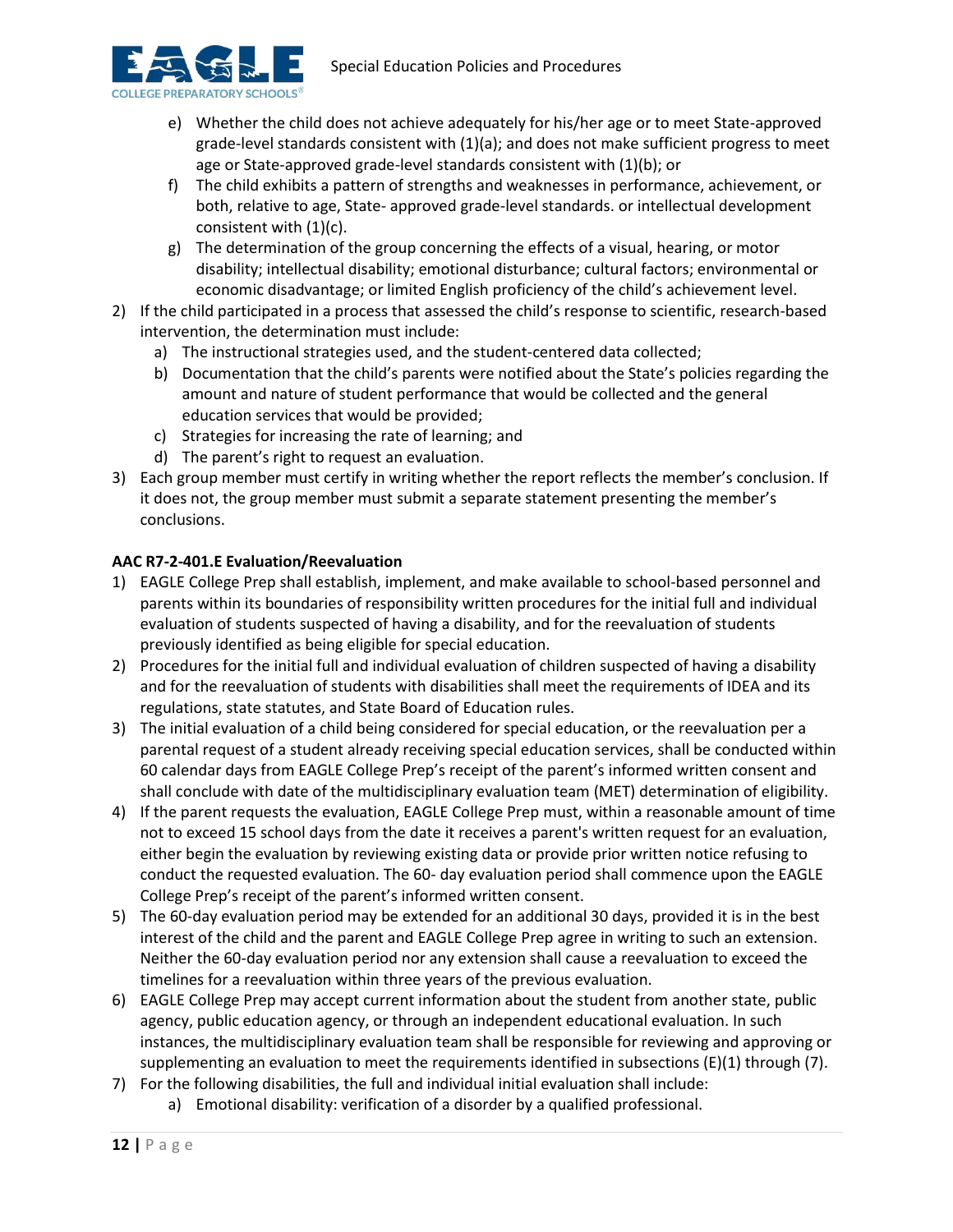

- b) Hearing impairment:
	- i) An audiological evaluation by a qualified professional, and
	- ii) An evaluation of communication/language proficiency.
- c) Other health impairment: verification of a health impairment by a qualified professional.
- d) Specific learning disability: a determination of whether the child exhibits a pattern of strengths and weaknesses in performance, achievement, or both, relative to age, stateapproved grade-level standards, or intellectual development that meets EAGLE College Prep criteria through one of the following methods:
	- i) A discrepancy between achievement and ability;
	- ii) The child's response to scientific, research-based interventions; or
	- iii) Other alternative research-based procedures.
- e) Orthopedic impairment: verification of the physical disability by a qualified professional.
- f) Speech/language impairment: an evaluation by a qualified professional.
- g) For students whose speech impairments appear to be limited to articulation, voice, or fluency problems, the written evaluation may be limited to:
	- i) An audiometric screening within the past calendar year,
	- ii) A review of academic history and classroom functioning,
	- iii) An assessment of the speech problem by a speech therapist, or
	- iv) An assessment of the student's functional communication skills.
- h) Traumatic brain injury: verification of the injury by a qualified professional.
- i) Visual impairment: verification of a visual impairment by a qualified professional
- 8) The Department shall develop a list, subject to review and approval of the State Board of Education, of qualified professionals eligible to conduct the appropriate evaluations prescribed in subsection (E)(7).
- 9) The multidisciplinary evaluation team shall determine, in accordance with the IDEA and regulations, whether the requirements of subsections (E)(7(a) through (i) are required for a student's reevaluation.

#### **Free Appropriate Public Education (FAPE) Policy & Procedures**

#### *POLICY*

A free appropriate public education (FAPE) will be available to all children within the boundaries of responsibility of EAGLE College Prep, including children with disabilities who have been suspended or expelled from school as provided for in §300.530(d) of the IDEA regulations.

#### *PROCEDURES*

#### **§300.306 Determination of Eligibility, §300.308 Additional Group Members**

**All public education agencies** will make the determination that a child is eligible for special education and related services on an individual basis by a properly constituted team.

#### **§300.101 Free Appropriate Public Education**

#### **1) For Preschool Children (3 to 5)**

#### **Charter schools will:**

Refer any children who are suspected of having a disability to the appropriate unified district or elementary district for evaluation and, if appropriate, for services.

#### **2) For School-Aged Children (5 to 21)**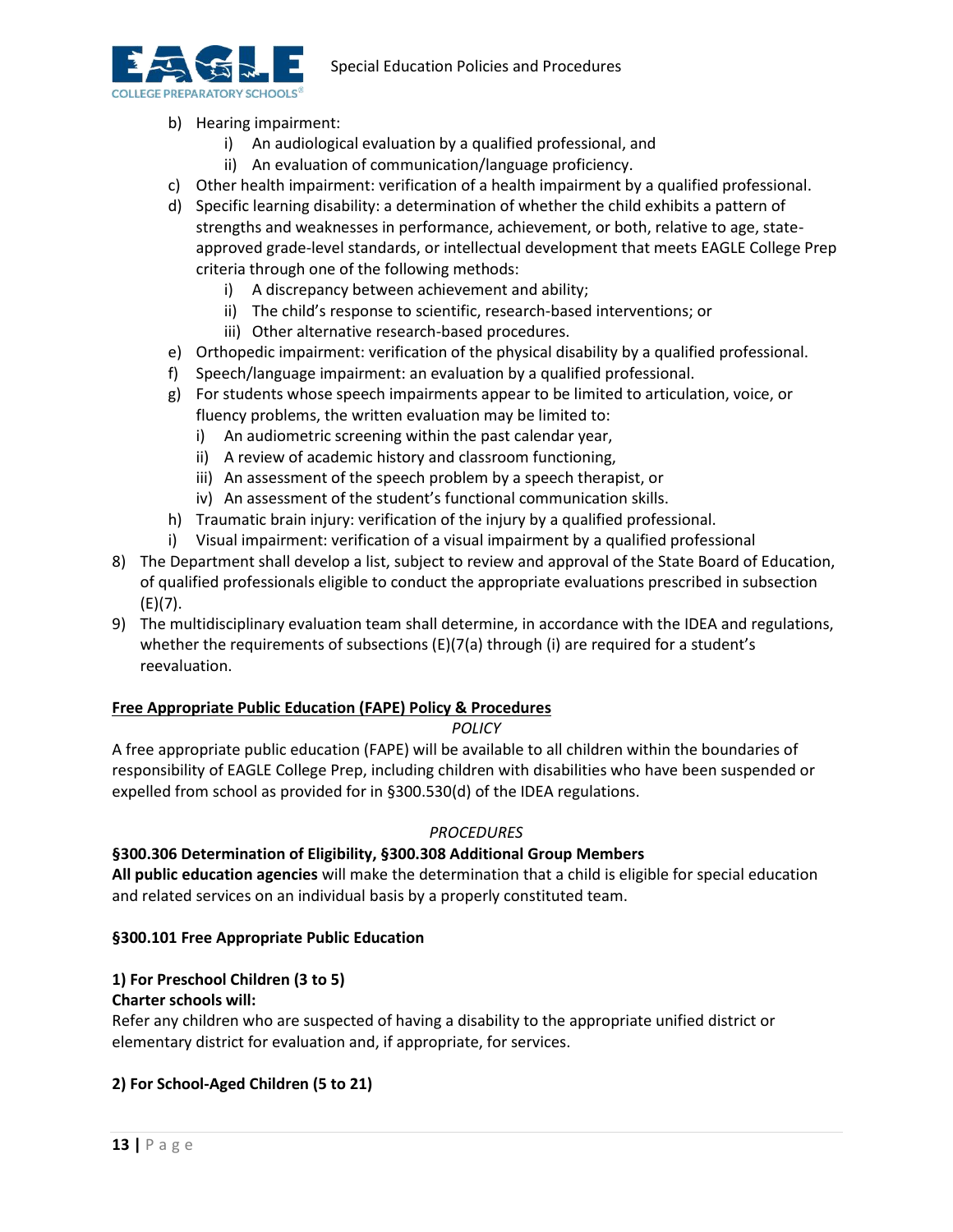

**All Public Education Agencies** will make FAPE available to any child who needs special education and related services, even though the child has not failed or been retained in a course or grade, and is advancing from grade to grade.

#### **ARS 15-764.A(5) Powers of the School District Governing Board or County School Superintendent**

The governing board of each school district or the county school superintendent shall establish policy with regard to allowable pupil- teacher ratios and pupil-staff ratios within the school district or county for provision of special education services.

#### **ARS 15-764.B Powers of the School District Governing Board or County School Superintendent**

The special education programs and services established pursuant to this section and section 15-765 shall be conducted only in a school facility which houses regular education classes or in other facilities approved by the division of special education.

#### **§300.105 Assistive Technology**

- 1) EAGLE College Prep will ensure that assistive technology devices or services or both will be available to a child with a disability, if required, as a part of:
	- a) Special education,
	- b) Related services, and
	- c) Supplementary aids and services.
- 2) On a case-by-case basis, EAGLE College Prep will ensure the use of school-purchased assistive technology devices in a child's home or other setting if the child's IEP team determines that the child needs access to those devices in order to receive FAPE.

## **§300.106 Extended School Year Services (ESY)**

- 1) EAGLE College Prep will make extended school year services available as necessary to provide FAPE to children with disabilities.
	- a) ESY services will be provided only if a child's IEP team determines, in accordance with §§300.320–300.324, that the services are necessary for the provision of FAPE.
	- b) Services will not be:
		- i) Limited to a particular category of disability; or
		- ii) Unilaterally limited to the type, amount, or duration of services.
- 2) The ESY services that are provided to a child with a disability will:
	- a) Be provided beyond the normal school year of the agency;
	- b) Be provided in accordance with the child's IEP;
	- c) Be provided at no cost to the parents of the child; and
	- d) Meet the standards of the State.

#### **§300.107 Nonacademic Services**

- 1) EAGLE College Prep will afford children with disabilities an equal opportunity for participation in nonacademic and extracurricular services and activities including, as determined appropriate and necessary by the child's IEP team, the provision of supplementary aids and services.
- 2) Nonacademic and extracurricular services and activities may include counseling services, athletics, transportation, health services, recreational activities, special interest groups or clubs sponsored by EAGLE College Prep, referrals to agencies that provide assistance to individuals with disabilities, and employment of students, including both employment by EAGLE College Prep and assistance in making outside employment available.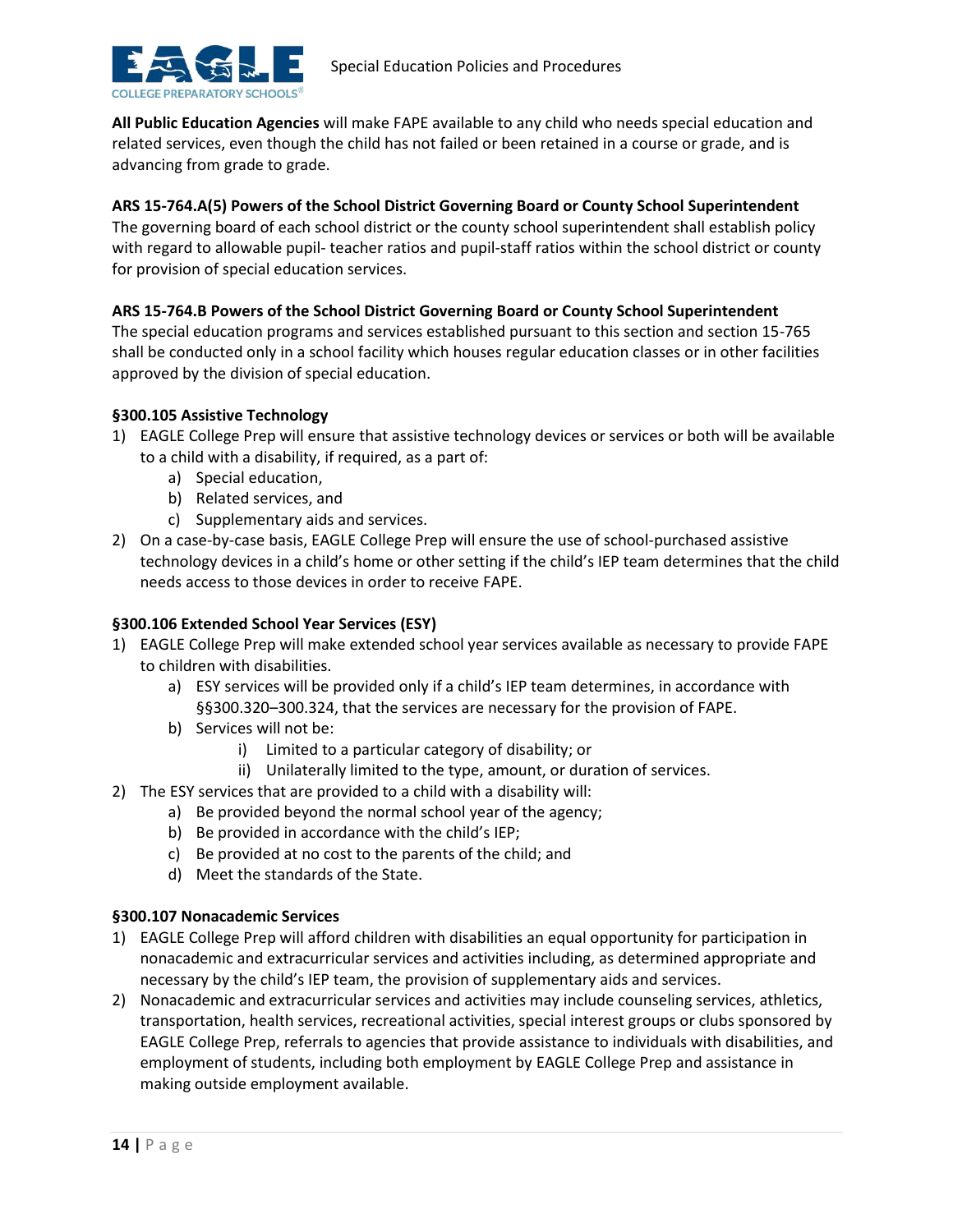

# **§300.108 Physical Education**

- 1) EAGLE College Prep will make regular physical education services available to children with disabilities to the same extent that the agency provides those services to children without disabilities, unless:
	- a. The child is enrolled full time in a separate facility; or
	- b. The child needs specially designed physical education as prescribed in the child's IEP.
- 2) If a child is enrolled in a separate facility, EAGLE College Prep will ensure that the child receives appropriate physical education services.
- 3) If special physical education is prescribed in a child's IEP, EAGLE College Prep will provide for those services, either directly or through other public or private programs.

#### **§300.110 Program Options**

1) EAGLE College Prep will ensure that children with disabilities have available to them the variety of educational programs and services that are available to nondisabled children, including art, music, industrial arts, consumer and homemaking education, and vocational education.

# **§300.113 Routine Checking of Hearing Aids and External Components of Surgically Implanted Medical Devices**

- 1) EAGLE College Prep will ensure that the hearing aids worn in school by children with hearing impairments are functioning properly; and
- 2) The external components of surgically implanted medical devices (e.g., cochlear implants) are functioning properly, except that EAGLE College Prep will not be responsible for any post-surgical maintenance, programming, or replacement of any component, external or internal, of the medical device.

#### **§300.154 Methods of Ensuring Services**

- 1) EAGLE College Prep may use the Medicaid or other public benefits or insurance programs in which a child participates to provide or pay for services required under IDEA, as permitted under the public benefits or insurance program, except that EAGLE College Prep:
	- a) May not require parents to sign up for or enroll in public benefits or insurance programs to receive FAPE;
	- b) May not require parents to incur out-of-pocket expenses such as payment of a deductible or co-pay for services required by IDEA, but may pay the cost that parents otherwise would be required to pay;
	- c) May not use a child's public benefit if that use would:
		- i) Decrease lifetime benefits;
		- ii)Result in the family paying for non-school services that would otherwise be paid for by public benefits;
		- iii) Increase premiums or lead to discontinuation of benefits; or
		- iv) Risk loss of eligibility.
- 2) EAGLE College Prep must notify parents that their refusal to allow access to their public benefits does not relieve EAGLE College Prep of its responsibility to provide all required IDEA services.
- 3) EAGLE College Prep must obtain a one-time written consent from the parent, after providing written notification and before accessing the child's or the parent's public benefits for the first time. The consent must specify:
	- a) The personally identifiable information that may be disclosed;
	- b) The purpose of the disclosure; and
	- c) The agency to which the disclosure may be made.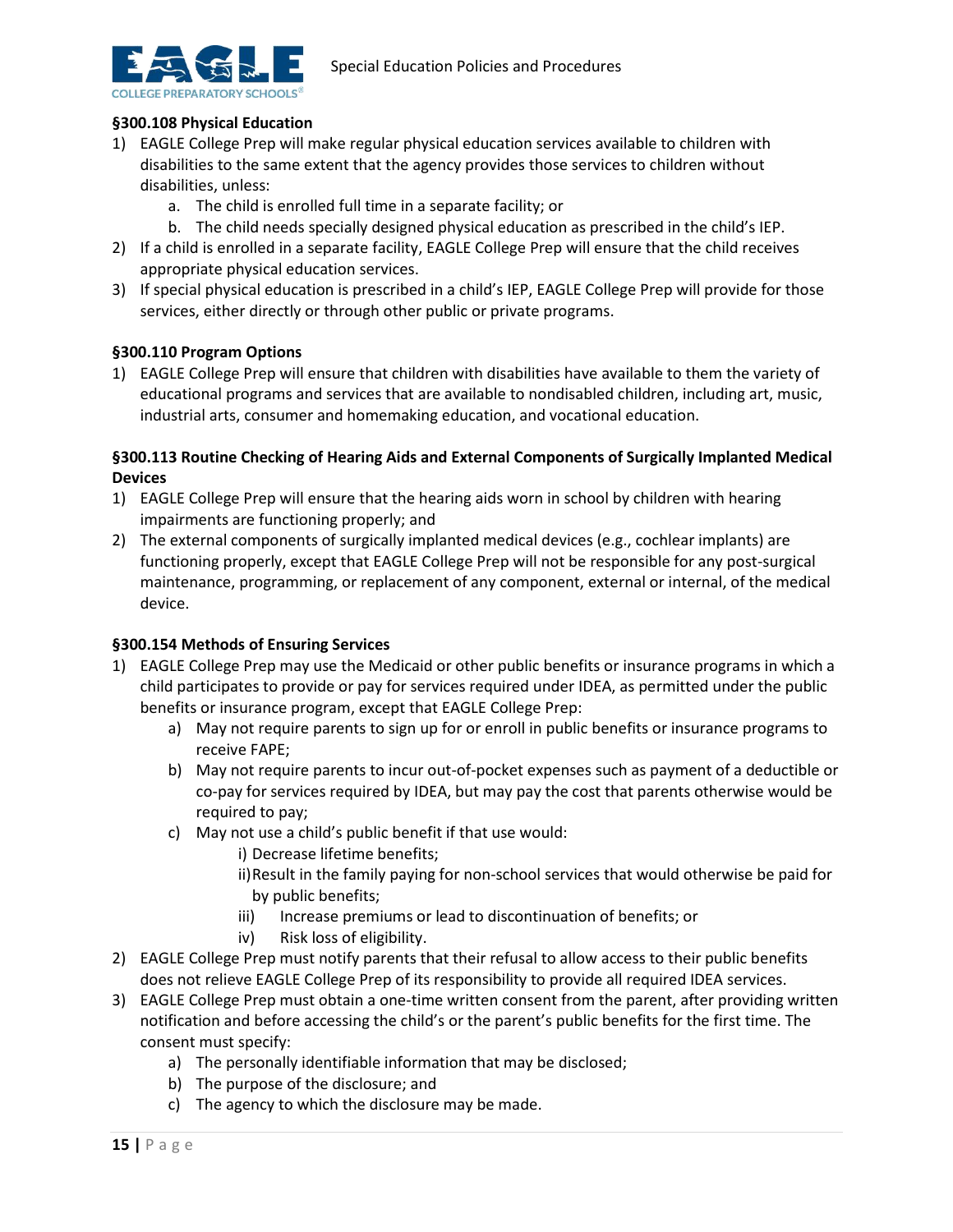

4) EAGLE College Prep must provide a written notification to the child's parents before accessing the child's or parent's public benefits or insurance for the first time and prior to obtaining the one- time parental consent and annually thereafter.

#### **AAC R7-2-401.F Parental Consent**

- 1) EAGLE College Prep shall obtain informed written consent from the parent of the child with a disability before the initial provision of special education and related services to the child.
- 2) If the parent of a child fails to respond to a request for, or refuses to consent to, the initial provision of special education and related services, EAGLE College Prep may not use mediation or due process procedures in order to obtain agreement or a ruling that the services may be provided to the child.
- 3) If the parent of the child refuses to consent to the initial provision of special education and related services, or the parent fails to respond to a request to provide consent for the initial provision of special education and related services, EAGLE College Prep:
	- a) Will not be considered to be in violation of the requirement to make available FAPE to the child because of the failure to provide the child with the special education and related services for which the parent refuses to or fails to provide consent, and
	- b) Is not required to convene an IEP team meeting or develop an IEP in accordance with these rules.
- 4) If, at any time after the initial provision of special education and related services, the parent of a child revokes consent in writing for the continued provision of special education and related services, EAGLE College Prep:
	- a) May not continue to provide special education and related services to the child, but shall provide prior written notice before ceasing the provision of special education and related services;
	- b) May not use the mediation procedures or the due process procedures in order to obtain agreement or a ruling that the services may be provided to the child;
	- c) Will not be considered to be in violation of the requirement to make FAPE available to the child because of the failure to provide the child with further special education and related services; and
	- d) Is not required to convene an IEP team meeting or develop an IEP for the child for further provision of special education and related services.
- 5) If a parent revokes consent in writing for the child's receipt of special education services after the child is initially provided special education and related services, EAGLE College Prep is not required to amend the child's education records to remove any references to the child's receipt of special education and related services because of the revocation of consent.

#### **Least Restrictive Environment (LRE) Policy & Procedures**

#### *POLICY*

Children with disabilities, including children in public or private institutions or other care facilities, will be educated to the maximum extent appropriate with children who are not disabled in accordance with §§300.114–300.117 of the IDEA regulations.

#### *PROCEDURES*

#### **§300.114 LRE Requirements**

EAGLE College Prep will ensure that special classes, separate schooling, or other removals of children with disabilities from the regular educational environment occur only if the nature or severity of the disability is such that education in regular classes with the use of supplementary aids and services cannot be achieved satisfactorily.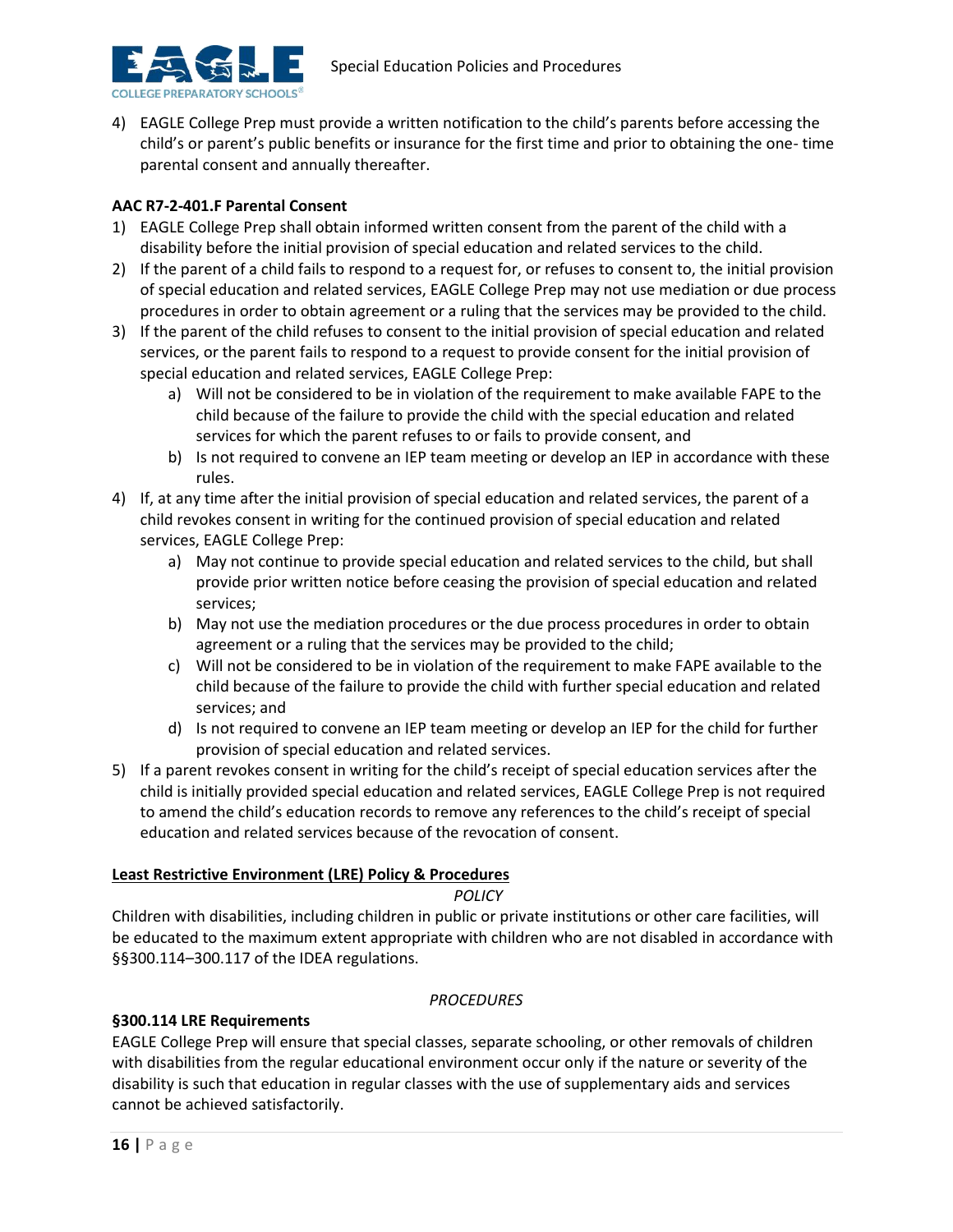

#### **§300.115 Continuum of Alternative Placements**

- 1) EAGLE College Prep will make available a continuum of alternative placements to meet the needs of children with disabilities for special education and related services.
- 2) The continuum of alternative placements will include:
	- a) Instruction in regular classes, special classes, special schools, home instruction, and instruction in hospitals and institutions;
	- b) Supplementary services, such as a resource room or itinerant instruction, to be provided in conjunction with regular class placement.

#### **§300.116 Placements**

- 1) The placement decision for each child will be:
	- a) Made by a group that includes the parents and other persons knowledgeable about the child, about the meaning of the evaluation data, and about the placement options;
	- b) In conformity with the LRE provisions of the IDEA regulations;
	- c) Determined at least annually;
	- d) Based on the child's IEP; and
	- e) As close as possible to the child's home.
- 2) Unless the IEP of a child requires some other arrangement, the child will be educated in the school that he or she would attend if not disabled.
- 3) In selecting the LRE, consideration will be given to any potential harmful effect on the child or on the quality of services that she or he needs.
- 4) A child with a disability will not be removed from age-appropriate regular classrooms solely because of needed modifications in the general education curriculum.

#### **§300.117 Nonacademic Settings**

- 1) In providing or arranging for the provision of nonacademic and extracurricular services and activities, including meals, recess periods, and other nonacademic activities, EAGLE College Prep must ensure that each child with a disability participates with nondisabled children in the extracurricular services and activities to the maximum extent appropriate to the needs of that child.
- 2) EAGLE College Prep will ensure that the supplementary aids and services determined by the IEP team to be appropriate and necessary are provided to allow the child to participate in nonacademic settings.

#### **AAC R7-2-401.H Least Restrictive Environment**

- 1) EAGLE College Prep shall establish, implement, and make available to its school-based personnel and parents, written procedures to ensure the delivery of special education services in the least restrictive environment as identified by IDEA and its regulations, the state statutes, and the State Board of Education rules.
- 2) A continuum of services and supports for students with disabilities shall be available through each public education agency.

#### **Individualized Education Program (IEP) Policy & Procedures**

*POLICY*

EAGLE College Prep shall ensure that an IEP is developed and implemented for each eligible child served by EAGLE College Prep and for each eligible child placed in or referred to a private school or facility by EAGLE College Prep in accordance with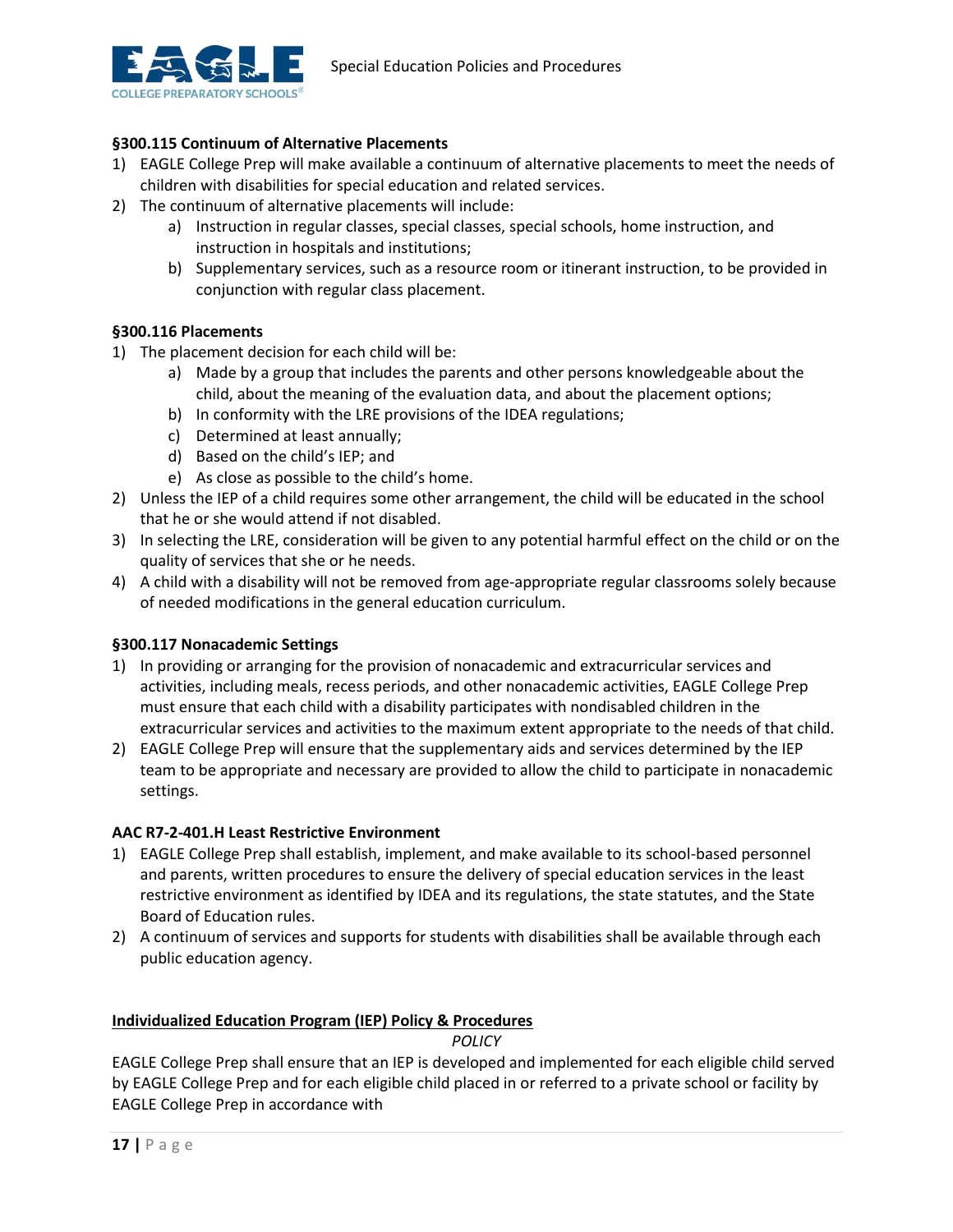

§§300.320–300.325 of the IDEA regulations.

#### *PROCEDURES*

#### **§300.320 Contents of the IEP**

- 1) The contents of each IEP will include a statement of:
	- a) The child's present levels of academic achievement and functional performance, including:
		- i) How the child's disability affects the child's involvement and progress in the general education curriculum; or
		- ii)For preschool children, as appropriate, how the disability affects the child's participation in appropriate activities;
	- b) Measurable annual goals, including academic and functional goals designed to:
		- i) Meet the child's needs that result from the child's disability to enable the child to be involved in and make progress in the general education curriculum; and
		- ii)Meet each of the child's other educational needs that result from the child's disability;
		- iii) For children with disabilities who take alternate assessments aligned to alternate achievement standards (MSAA and AIMS A), a description of benchmarks or short-term objectives;
	- c) How the child's progress toward meeting the IEP goals will be measured and when periodic reports on the child's progress toward the goals will be provided;
	- d) The special education and related services to be provided to the child, the supplementary aids and services to be provided to the child or on behalf of the child, and the program modifications or supports for school personnel that will be provided to enable the child:
		- i) To advance appropriately toward attaining the annual goals; and
		- ii)To be involved in and progress in the general education curriculum and to participate in extracurricular and other nonacademic activities with other children with disabilities and nondisabled children.
	- e) The extent, if any, to which the child will not participate with nondisabled children in the regular class and in extracurricular and other nonacademic activities;
	- f) Any individual accommodations that are needed to measure the academic achievement and functional performance of the child on State and district-wide assessments;
	- g) If the IEP team determines that the child must take an alternate assessment instead of a particular regular State or district-wide assessment of student achievement, a statement of why:
		- i) the child cannot participate in the regular assessment; and
		- ii)the particular alternate assessment selected is appropriate for the child;
	- h) The projected date for the beginning of the services and modifications and the anticipated frequency, location, and duration of those services and modifications.
	- i) Beginning not later than the first IEP to be in effect when the child turns 16 (or younger if determined appropriate by the IEP team) and updated annually, the IEP will also include a statement of:
		- i) Appropriate measurable postsecondary goals based upon age-appropriate transition assessments related to training, education, employment, and where appropriate, independent living skills;
		- ii)Transition services (including courses of study) needed to assist the child in reaching those goals.
	- j) Beginning not later than one year before a student reaches the age of 18, the IEP will include a statement that the parents and the student have been informed of the rights under Part B, if any, that will transfer to the student on reaching the age of 18.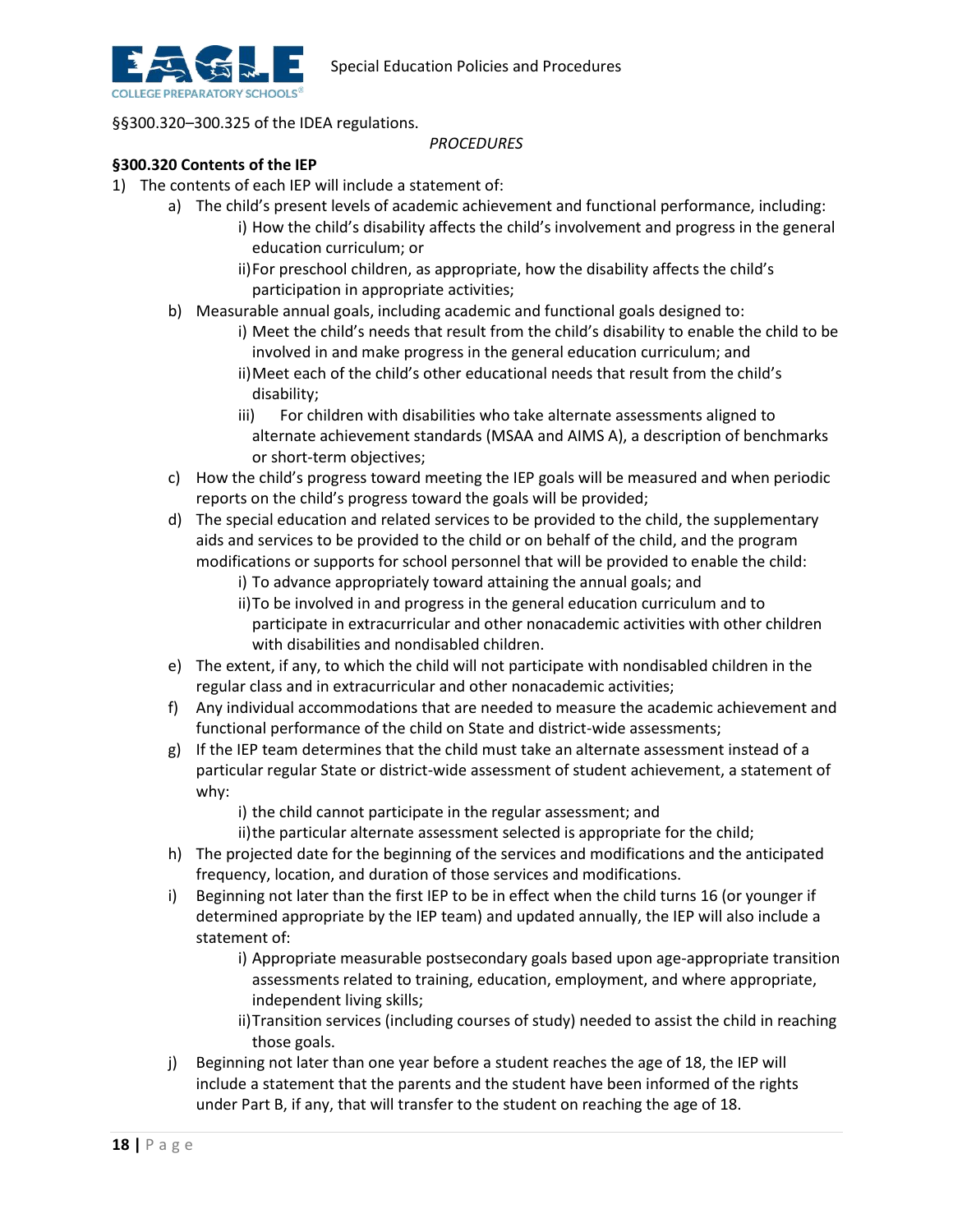

#### **§300.321 The IEP Team**

- 1) The IEP team for each child with a disability will include:
	- a) The parents of the child;
	- b) Not less than one regular education teacher of the child (if the child is, or may be, participating in the regular education environment);
	- c) Not less than one special education teacher of the child, or where appropriate, not less than one special education provider of the child;
	- d) A representative of EAGLE College Prep who:
		- i) Is qualified to provide, or supervise the provision of, specially designed instruction to meet the unique needs of children with disabilities;
		- ii)Is knowledgeable about the general education curriculum; and
		- iii) Is knowledgeable about the availability of resources of EAGLE College Prep;
		- iv) May be an EAGLE College Prep team member described in (b) through (f) if the above criteria are met.
	- e) An individual who can interpret the instructional implications of evaluation results, who may be a member of the team described in (b) through (f).
	- f) At the discretion of the parent or EAGLE College Prep, other individuals who have knowledge or special expertise regarding the child, including related services personnel as appropriate; and
	- g) Whenever appropriate, the child with a disability.
		- i) A child of any age if the purpose of the meeting is to consider postsecondary goals and transition services needed to assist the child in reaching the IEP goals.
		- ii)If the student does not attend the IEP meeting, EAGLE College Prep will take other steps to ensure that the student's preferences and interests are considered.
	- h) To the extent appropriate and with consent of the parents or the adult child, EAGLE College Prep will invite a representative of any participating agency that is likely to be responsible for providing or paying for transition services.
	- i) For a child who is transitioning from AzEIP, representatives from AzEIP must be invited to the initial IEP if the parent requests.
- 2) A member of the IEP team described in (1)(a) through (1)(e) is not required to attend the IEP meeting if the parent and the school agree in writing prior to the meeting that attendance is not necessary because the member's area of curriculum or related services is not being modified or discussed in the meeting.
- 3) A member of the IEP team described in (1)(a) through (1)(e) may be excused from attending the IEP meeting in whole or part when the meeting involves a modification to or discussion of the member's area of the curriculum or related services if the parent and EAGLE College Prep consent to the excusal, in writing, and the member submits to the IEP team, in writing, input into the development of the IEP prior to the meeting.
- 4) In the case of a child previously served by AzEIP, an invitation to the initial IEP team meeting must, at the request of the parent, be sent to the AzEIP service coordinator to assist with the smooth transition of services.

#### **§300.322 Parent Participation**

- 1) EAGLE College Prep will take steps to ensure the parents of a child with a disability are present at each IEP meeting or are afforded the opportunity to participate by:
	- a) Notifying parents of the meeting early enough to ensure that they will have an opportunity to attend; and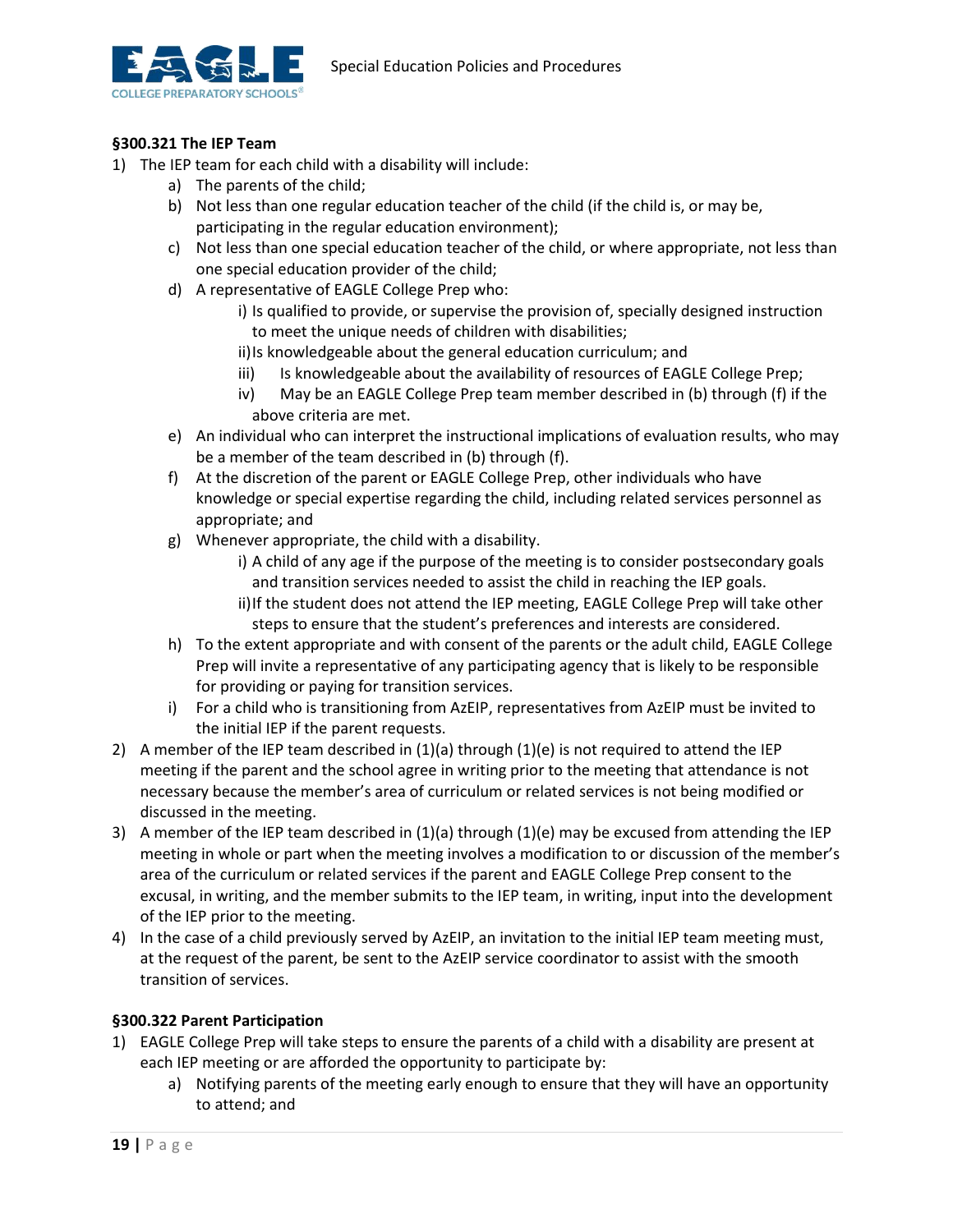

- b) Scheduling the meeting at a mutually agreed on time and place.
- 2) The meeting notice will:
	- a) Indicate the purpose, time, and location of the meeting and who will be in attendance; and
	- b) Inform the parents of the provisions relating to the participation of other individuals who have knowledge or special expertise about the child and of representatives of the AzEIP (if the meeting is for an initial IEP of a child transitioning from AzEIP).
- 3) Beginning not later than the first IEP to be in effect when the child turns 16, the notice will also:
	- a) Indicate that a purpose of the meeting will be the consideration of postsecondary goals and transition services;
	- b) Indicate that the agency will invite the student; and
	- c) Identify any other agency that will be invited to send a representative.
- 4) If neither parent can attend, EAGLE College Prep will use other methods to ensure parent participation, including individual or conference telephone calls.
- 5) A meeting may be conducted without a parent in attendance if EAGLE College Prep is unable to convince the parents that they should attend. In this case, EAGLE College Prep will maintain a record of its attempts to arrange a mutually agreed on time and place, such as:
	- a) Detailed records of telephone calls made or attempted and the results of those calls;
	- b) Copies of correspondence sent to the parents and any responses received; and
	- c) Detailed records of visits made to the parent's home or place of employment and the results of those visits.
- 6) EAGLE College Prep will take whatever action is necessary to help the parent understand the proceedings at the IEP meeting, including arranging for an interpreter for parents with deafness or whose native language is other than English.
- 7) EAGLE College Prep will give the parent a copy of the child's IEP at no cost to the parent.

#### **§300.323 When IEPs Must Be in Effect**

- 1) At the beginning of each school year, EAGLE College Prep must have in effect for each child with a disability in its jurisdiction, an IEP as defined in §300.320.
- 2) EAGLE College Prep will ensure that:
	- a) A meeting to develop an IEP for an eligible child is conducted within 30 days of a determination of eligibility for special education and related services.
	- b) As soon as possible following the development of the IEP, the services indicated in the IEP are made available to the child.
	- c) An IEP will be in effect at the beginning of each school year.
- 3) For children aged 2 years 9 months through 5 years who were previously served by AzEIP, the IEP team will consider the contents of the child's IFSP. An IFSP may serve as the IEP of the child if:
	- a) The agency has provided the parents with a detailed explanation of the differences between an IEP and an IFSP;
	- b) The parent and the agency agree in writing to the use of an IFSP;
	- c) The IFSP contains an educational component that promotes school readiness and includes pre-literacy, language, and numeric skills; and
	- d) The IFSP is developed in accordance with IEP procedures.
- 4) EAGLE College Prep will ensure that each child's IEP is accessible to each regular education teacher, special education teacher, related service provider, and any other service provider who is responsible for implementing the IEP.
	- a) Each teacher and related service provider will be informed of his or her specific responsibilities in implementing the IEP; and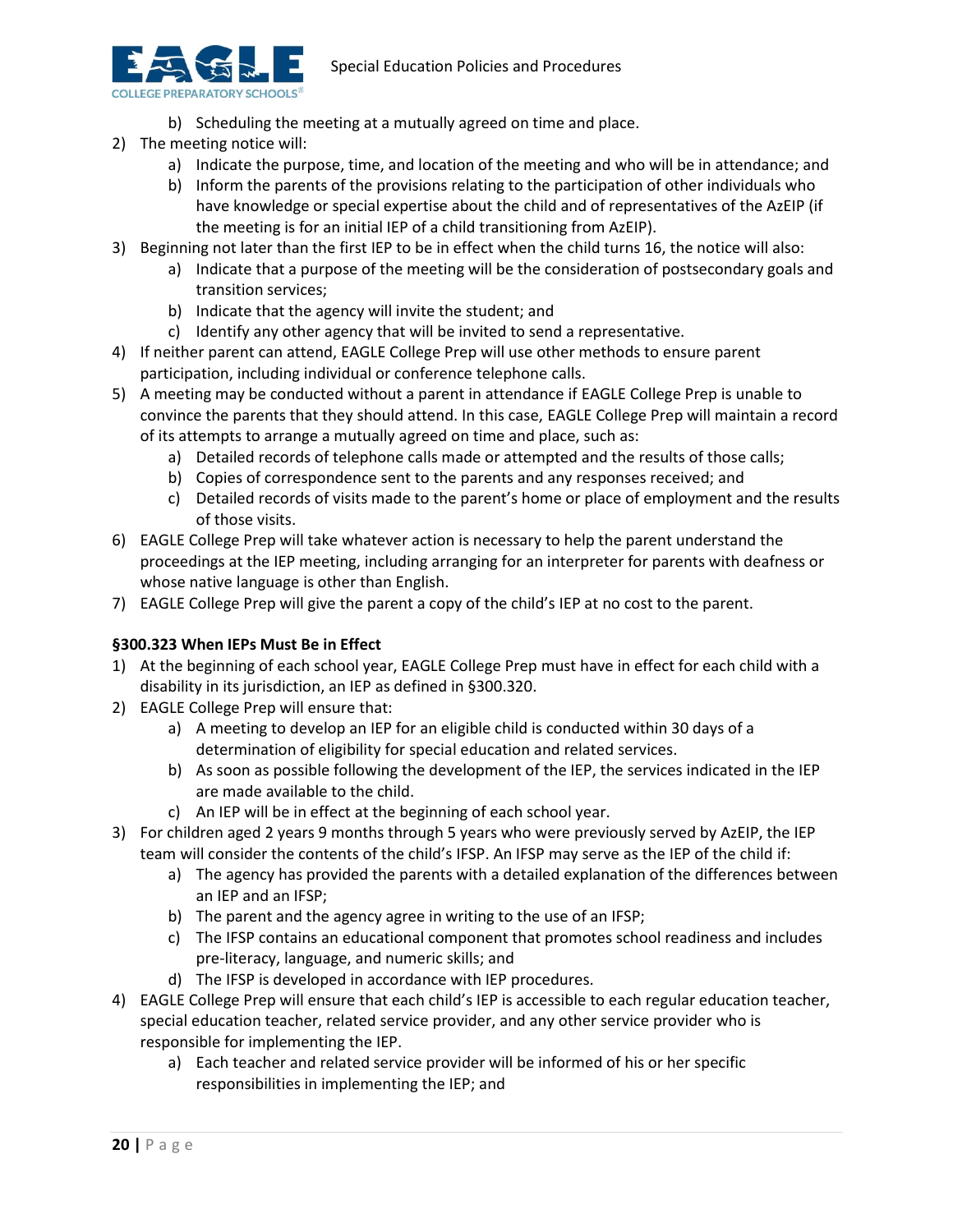

- b) The specific accommodations, modifications, and supports that must be provided for the child in accordance with the IEP.
- 5) For a child with an IEP who transfers in to EAGLE College Prep from another public education agency in Arizona, EAGLE College Prep, in consultation with the parents, will provide a free appropriate public education (including services comparable to the services described in the existing IEP) until the agency:
	- a) Reviews and adopts the child's IEP from the previous public education agency or
	- b) Develops, adopts, and implements a new IEP.
- 6) For a child with an IEP who transfers in to EAGLE College Prep from another state, EAGLE College Prep, in consultation with the parents, will provide a free appropriate public education (including services comparable to the services described in the existing IEP) until the agency:
	- a) Conducts an evaluation for eligibility for special education in Arizona or determines that such an evaluation is unnecessary; and
	- b) Develops, adopts, and implements a new IEP, if appropriate.
- 7) To facilitate the transition of a child enrolling from another public education agency, either from within or from outside of Arizona, EAGLE College Prep will take reasonable steps to promptly obtain the child's education records, including all records pertaining to special education, from the previous public education agency in which the child was enrolled.
- 8) When a records request is received from another public agency, from either within or outside of Arizona, EAGLE College Prep will promptly respond to the request.

#### **§300.324 Development, Review, and Revision of an IEP**

- 1) In developing each child's IEP, the IEP team will consider:
	- a) The strengths of the child and the concerns of the parents for enhancing the education of their child;
	- b) The results of the initial or most recent evaluation of the child; and
	- c) The academic, developmental, and functional needs of the child.
- 2) In consideration of special factors, the IEP team must:
	- a) In the case of a child whose behavior impedes his or her learning or that of others, consider the use of positive behavioral interventions and supports and other strategies to address that behavior;
	- b) In the case of a child with limited English proficiency, consider the language needs of the child as those needs relate to the child's IEP;
	- c) In the case of a child who is blind or visually impaired, provide for instruction in Braille and the use of Braille unless the IEP team determines, after an evaluation of the child's reading and writing skills, needs, and appropriate reading and writing media (including an evaluation of the child's future needs for instruction in Braille or the use of Braille) that instruction in Braille or the use of Braille is not appropriate for the child;
	- d) Consider the communication needs of the child, and in the case of a child who is deaf or hard of hearing, consider the child's language and communication needs, opportunities for direct communication with peers and professional personnel in the child's language and communication mode, academic levels and full range of needs, including opportunities for direct instruction in the child's language and communication mode;
	- e) Consider whether the child requires assistive technology devices and services.
- 3) The regular education teacher of a child with a disability, as a member of the IEP team, must, to the extent appropriate, participate in the development, review, and revision of the child's IEP, including the determination of:
	- a) Appropriate positive behavioral interventions and strategies for the child; and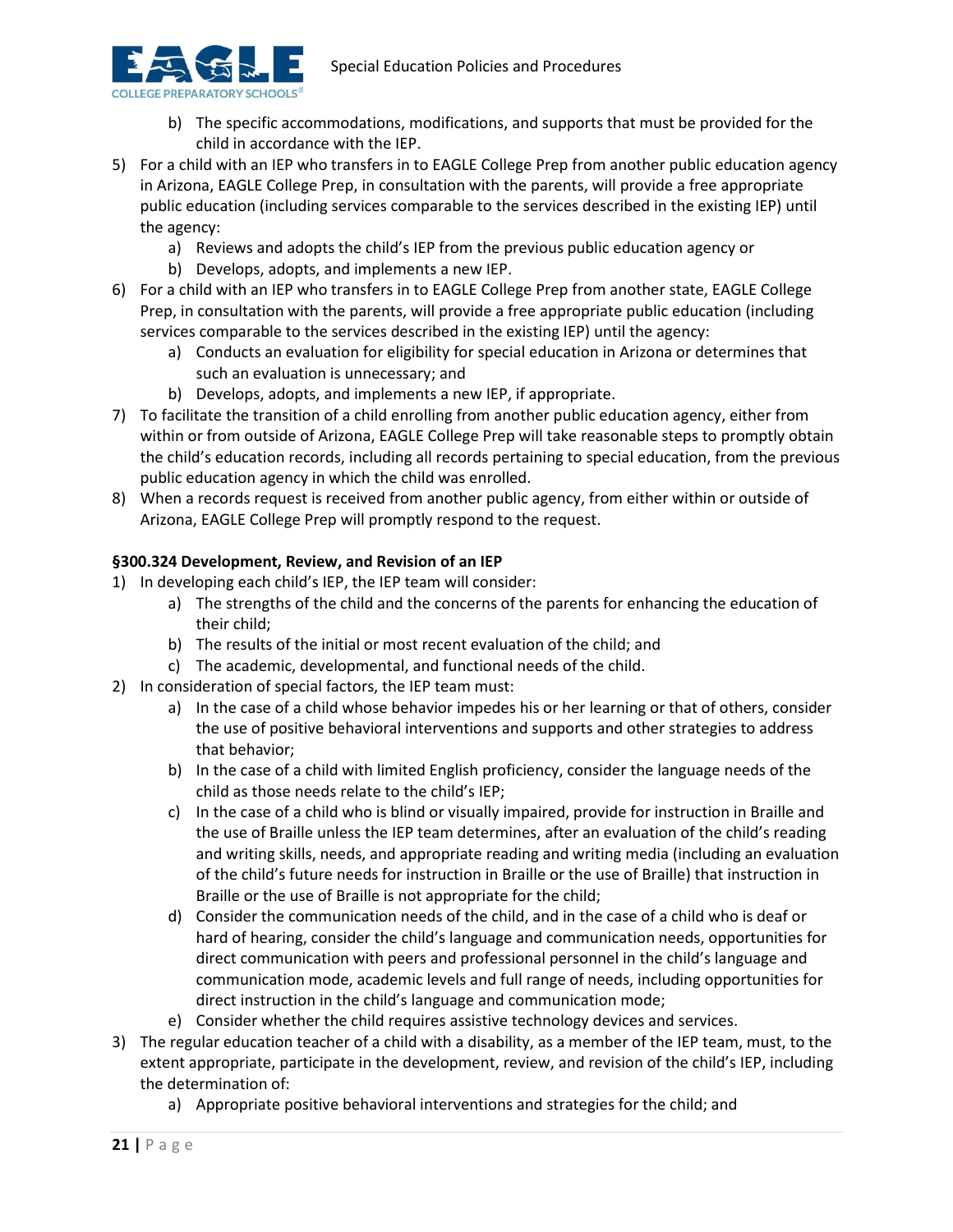

- b) Supplementary aids and services, program modifications, and/or supports for school personnel that will be provided for the child, consistent with §300.320(a)(4).
- 4) In making changes to the IEP after the annual IEP meeting, the parent and EAGLE College Prep may agree to amend the IEP without a meeting to make those changes and instead, develop a written document to amend or modify the child's current IEP. EAGLE College Prep must:
	- a) Inform all members of the child's IEP team of those changes and
	- b) Upon request, provide the parents with the revised copy of the IEP.
- 5) To the extent possible, EAGLE College Prep will encourage the consolidation of evaluation, reevaluation, and IEP meetings for a child.
- 6) EAGLE College Prep will ensure that the IEP team reviews the child's IEP periodically, but not less than annually, to determine if goals are being achieved and revises the IEP, when appropriate, to address:
	- a) Any lack of expected progress toward the annual goals and in the general education curriculum, if appropriate;
	- b) The results of any reevaluation;
	- c) Information about the child provided to, or by, the parents;
	- d) The child's anticipated needs, or other matters.
- 7) If a participating agency other than EAGLE College Prep fails to provide the transition services in an IEP, EAGLE College Prep must reconvene the IEP team to identify alternative strategies to meet the child's transition outcomes.

#### **§300.325 Private School Placements by EAGLE College Prep**

- 1) Before EAGLE College Prep places a child with a disability in a private school or facility, the agency must initiate and conduct a meeting to develop an IEP for the child and ensure that a representative of the private school or facility attends the meeting in person or by conference call.
- 2) Subsequent IEP reviews may be initiated and conducted by the private school at the discretion of EAGLE College Prep. However, EAGLE College Prep must ensure that:
	- a) The parents and EAGLE College Prep representative are involved in any decisions about the child's IEP; and
	- b) They agree to any proposed changes in the IEP before those changes are implemented.
- 3) EAGLE College Prep remains responsible for ensuring FAPE to a child placed by EAGLE College Prep in a private school or facility.

#### **§300.327 Educational Placements**

EAGLE College Prep must ensure that the parents of a child with a disability are members of any group that makes decisions on the educational placement of their child.

#### **AAC R7-2-401.G Individualized Education Program (IEP)**

- 1) EAGLE College Prep shall establish, implement, and make available to its school-based personnel and parents written procedures for the development, implementation, review, and revision of IEPs.
- 2) Procedures for IEPs shall meet the requirements of the IDEA and its regulations, the state statutes, and the State Board of Education rules.
- 3) Procedures shall include the incorporation of Arizona academic standards as adopted by the State Board of Education into the development of each IEP and address grade-level expectations and grade-level content instruction.
- 4) Each IEP of a student with a disability shall be developed in accordance with IDEA and its regulations, state statutes, and State Board of Education rules. If appropriate to meet the needs of a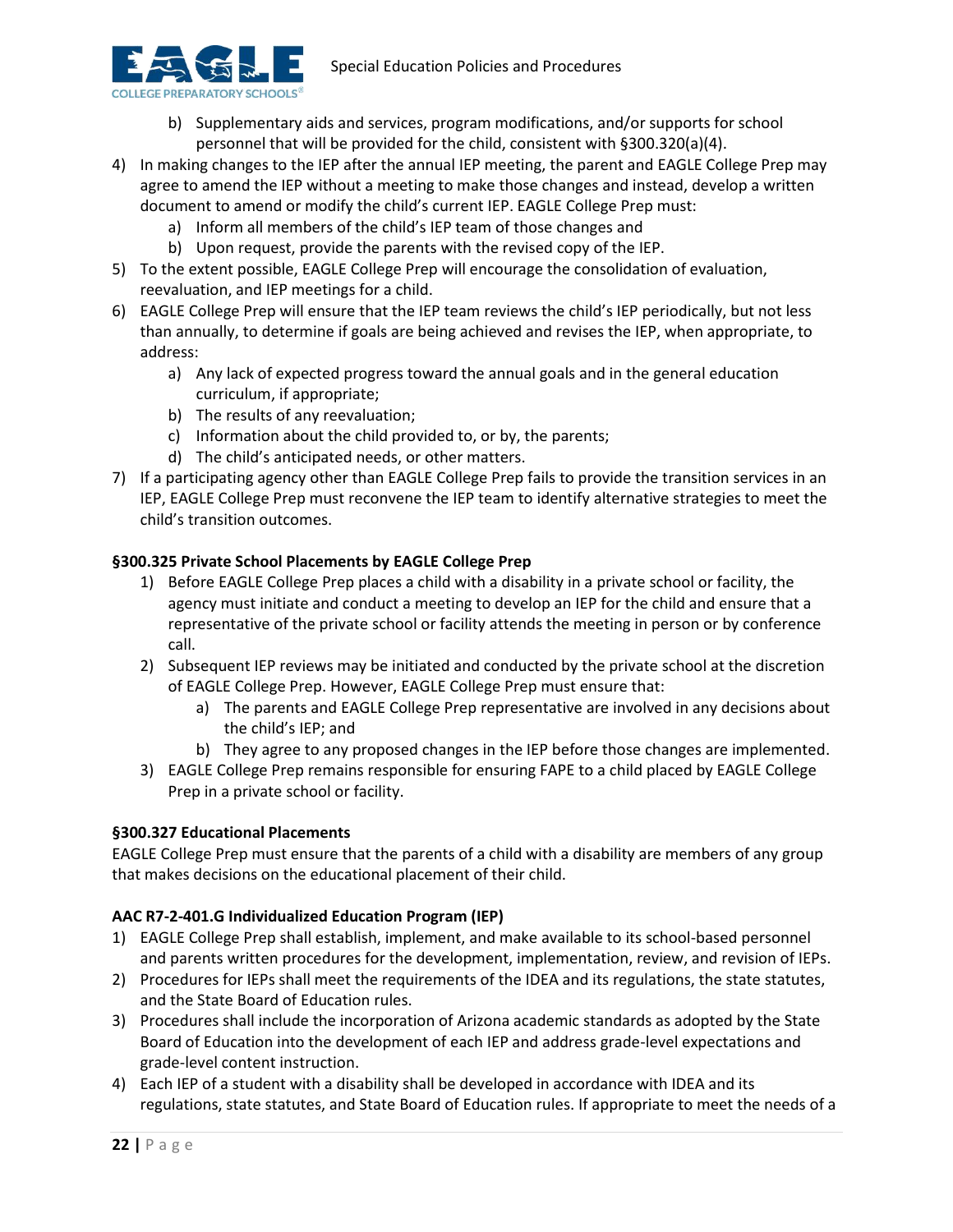



student and to ensure access to the general curriculum, an IEP team may include specially designed instruction in the IEP that may be delivered in a variety of educational settings by a general education teacher or other certificated personnel provided that certificated special education personnel are involved in the planning, progress monitoring, and when appropriate, the delivery of the specially designed instruction.

- 5) Each student with a disability who has an IEP shall participate in the state assessment system. Students with disabilities can test with or without accommodations or modifications as indicated in the student's IEP. Students who are determined to have a significant cognitive disability based on the established eligibility criteria will be assessed with the state's alternate assessments as determined by the IEP team.
- 6) A meeting of the IEP team shall be conducted to review and revise each student's IEP at least annually, or more frequently if the student's progress substantially deviates from what was anticipated. EAGLE College Prep shall provide written notice of the meeting to the parents of the student to ensure that parents have the opportunity to participate in the meeting. After the annual review, EAGLE College Prep and parent may agree not to convene an IEP team meeting for the purposes of making changes, and instead may develop a written document to amend or modify the student's current IEP.
- 7) A parent or public education agency may request in writing a review of the IEP and shall identify the basis for requesting review. Such review shall take place within 45 school days of the receipt of the request at a mutually agreed upon date and time.

# **Procedural Safeguards Policy & Procedures**

*POLICY*

EAGLE College Prep will establish, maintain, and implement procedural safeguards that meet the requirements of §§300.500 through 300.536 of the IDEA regulations.

# *PROCEDURES*

#### **§300.501 Opportunity to Examine Records; Parent Participation in Meetings**

- 1) EAGLE College Prep will ensure that the parents of a child with a disability shall be given an opportunity to inspect and review all education records with respect to the identification, evaluation, educational placement, and the provision of FAPE to the child.
- 2) EAGLE College Prep will ensure that the parents of a child with a disability shall:
	- a) Be given an opportunity to participate in meetings with respect to the identification, evaluation, educational placement, and the provision of FAPE to the child.
	- b) Be provided notice consistent with §300.322 to ensure they have the opportunity to participate in meetings.
	- c) Be members of any group that makes decisions on the educational placement of their child.
- 3) If neither parent can participate in a meeting in which a decision is to be made relating to the educational placement of their child, EAGLE College Prep must use other methods to ensure their participation, including individual or conference telephone calls, or video conferencing.
- 4) A placement decision may be made by a group without the involvement of the parent, if EAGLE College Prep is unable to obtain the parent's participation and has maintained a record of its attempts to ensure their involvement.

#### **§300.502 Independent Educational Evaluation**

1) The parents of a child with a disability have the right to obtain an independent educational evaluation of their child. EAGLE College Prep must provide to parents, upon request for an independent educational evaluation: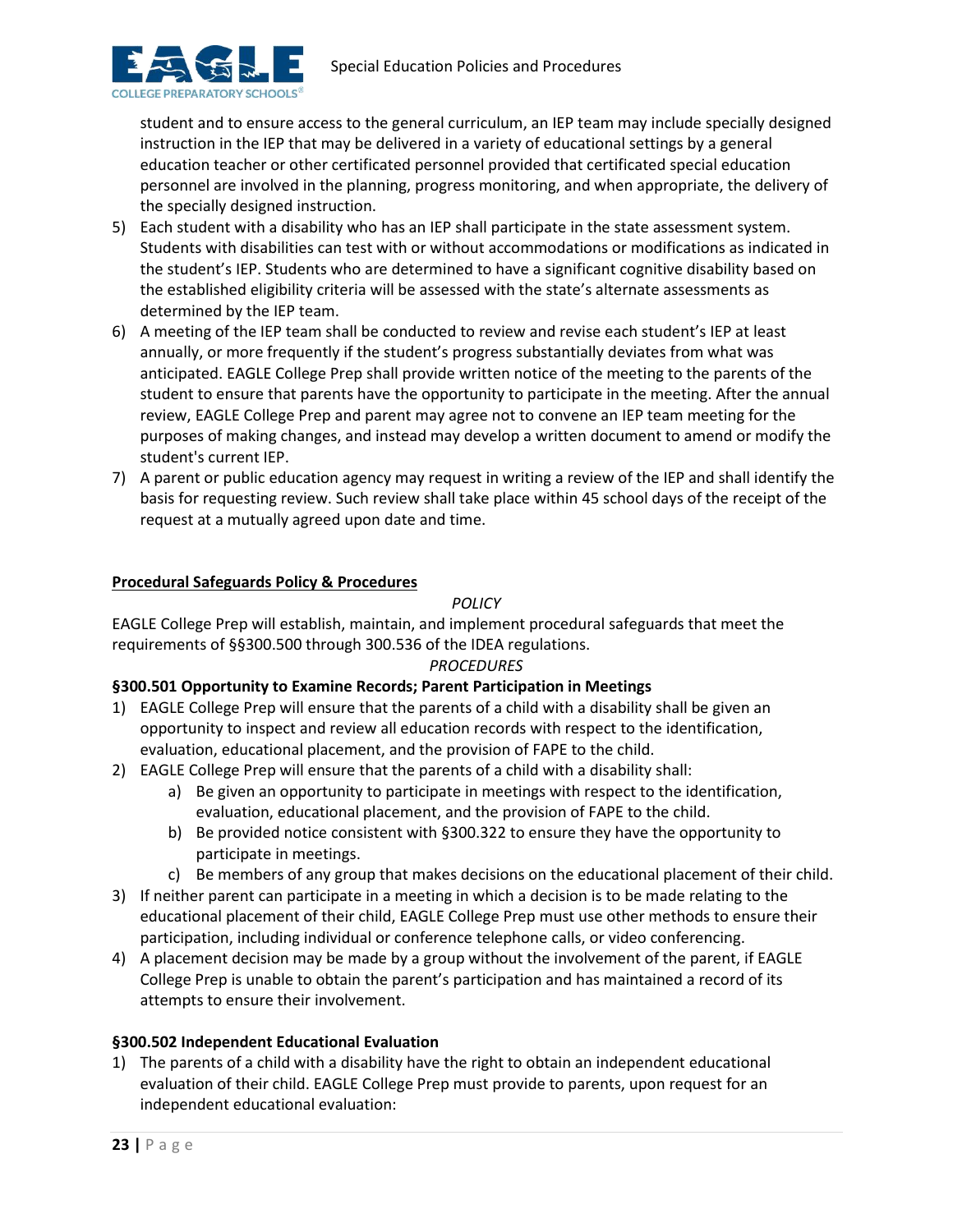

- a) Information about where an independent educational evaluation may be obtained; and
- b) The agency criteria applicable for independent educational evaluations. Agency criteria for the independent educational evaluation must be the same as the criteria the agency uses when it conducts an evaluation, to the extent consistent with the parent's right to an evaluation.
- 2) A parent has the right to an independent educational evaluation at public expense if the parent disagrees with an evaluation obtained by EAGLE College Prep. If a parent requests an independent educational evaluation at public expense, EAGLE College Prep must, without unnecessary delay, either:
	- a) File for a due process hearing to show that its evaluation is appropriate; or
	- b) Ensure that an independent educational evaluation is provided at public expense, unless the agency demonstrates in a hearing that the evaluation obtained by the parent did not meet agency criteria.
- 3) If a due process hearing decision is that the agency's evaluation is appropriate, the parent still has the right to an independent educational evaluation, but not at public expense.
- 4) If a parent requests an independent educational evaluation, EAGLE College Prep may ask for the parent's reasons for the objections but may not require the parent to provide an explanation and may not unreasonably delay either providing the independent educational evaluation at public expense or filing a request for due process to defend its evaluation.
- 5) A parent is entitled to only one independent educational evaluation at public expense each time EAGLE College Prep conducts an evaluation with which the parent disagrees.
- 6) The results of any independent educational evaluation that is obtained by or provided to EAGLE College Prep:
	- a) Must be considered by EAGLE College Prep if it meets agency criteria in any decision with respect to the provision of FAPE to the child; and
	- b) May be presented by any party as evidence in a due process hearing.
- 7) If a hearing officer requests an independent educational evaluation as part of a due process hearing, the cost of the evaluation must be at public expense.

# **§300.503 Prior Notice by EAGLE College Prep; Content of Notice**

- 1) Written notice must be given to the parents of a child with a disability a reasonable time before EAGLE College Prep:
	- a) Proposes to initiate or change the identification, evaluation, or educational placement of the child or the provision of FAPE to the child; or
	- b) Refuses to initiate or change the identification, evaluation, or educational placement of the child or the provision of FAPE to the child.
- 2) The notice must include:
	- a) A description of the action proposed or refused by EAGLE College Prep;
	- b) An explanation of why EAGLE College Prep proposes or refuses to take the action;
	- c) A description of each evaluation procedure, assessment, record, or report EAGLE College Prep used as a basis for the proposed or refused action;
	- d) A statement that the parents of a child with a disability have protection under the procedural safeguards of this part, and if this notice is not an initial referral for evaluation, how a copy of a description of the procedural safeguards can be obtained;
	- e) Sources for parents to contact to obtain assistance in understanding the provisions of this part;
	- f) A description of other options that the IEP team considered and the reasons why those options were rejected;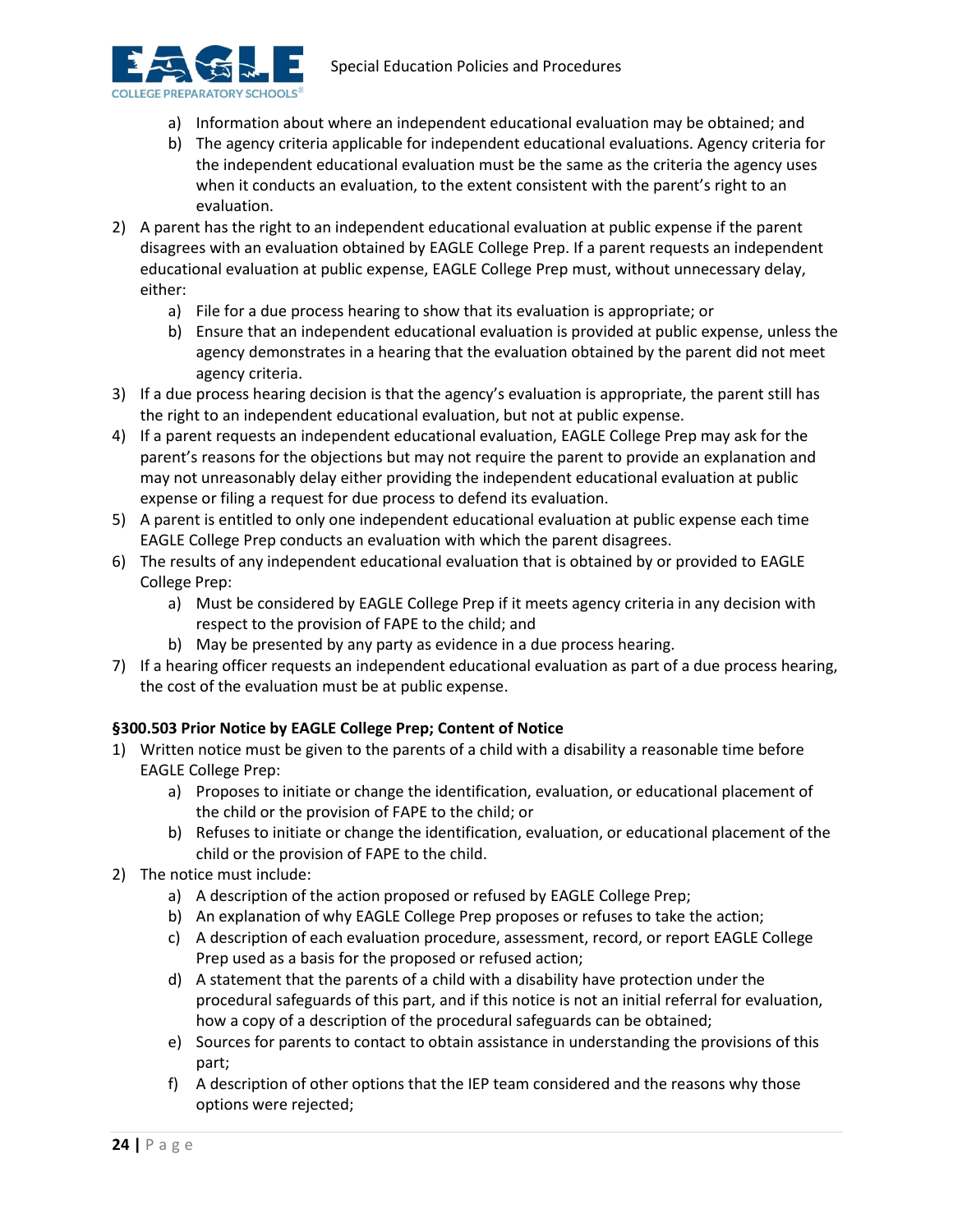

- g) A description of other factors that are relevant to EAGLE College Prep's proposal or refusal.
- 3) The notice must be written in language understandable to the general public and provided in the native language or other mode of communication used by the parent.
- 4) If the native language or other mode of communication used by the parent is not a written language, the agency must ensure:
	- a) The notice is translated orally or by other means to the parent in his or her native language or other mode of communication;
	- b) That the parent understands the content of the notice;
	- c) That there is written evidence of these requirements.

# **§300.504 Procedural Safeguards Notice**

- 1) A copy of the procedural safeguards available to the parent of a child with a disability must be given to the parents only one time a school year, except that a copy also must be given to the parents:
	- a) Upon initial referral or parent request for evaluation;
	- b) Upon receipt of a first complaint to the State or first request fora due process hearing in a school year;
	- c) When a disciplinary change of placement/removal has been initiated; or
	- d) Upon request by a parent.
- 2) The procedural safeguards notice must include a full explanation of all the procedural safeguards available under §300.148, §§300.151– 300.153, §300.300, §§300.502–300.503, §§300.505–300.515, §300.520, §§300.530–300.536, and §§300.610–300.625 relating to:
	- a) Independent educational evaluations;
	- b) Prior written notice;
	- c) Parental consent;
	- d) Access to education records;
	- e) Opportunity to present and resolve complaints through the due process hearing and State complaint procedures, including;
		- i) The time period in which to file a complaint;
		- ii)The opportunity for the agency to resolve the complaint;
		- iii) The difference between due process hearing and State complaint procedures, jurisdictions, issues that may be raised, timelines, and relevant procedures.
	- f) The availability of mediation;
	- g) The child's placement during the due process hearing;
	- h) Procedures for students subjected to placement in an interim alternative educational setting;
	- i) Requirements for unilateral placements by parents of children in private schools at public expense;
	- j) Due process hearings including requirements for disclosure of evaluation results and recommendations;
	- k) Civil actions, including timelines; and
	- l) Attorney fees.
- 3) This notice must meet the same requirements for understandable language as for the written prior notice described in §300.503.

#### **§300.505 Electronic Mail**

The parent of a child with a disability may elect to receive required notices by an electronic mail communication if EAGLE College Prep makes that option available.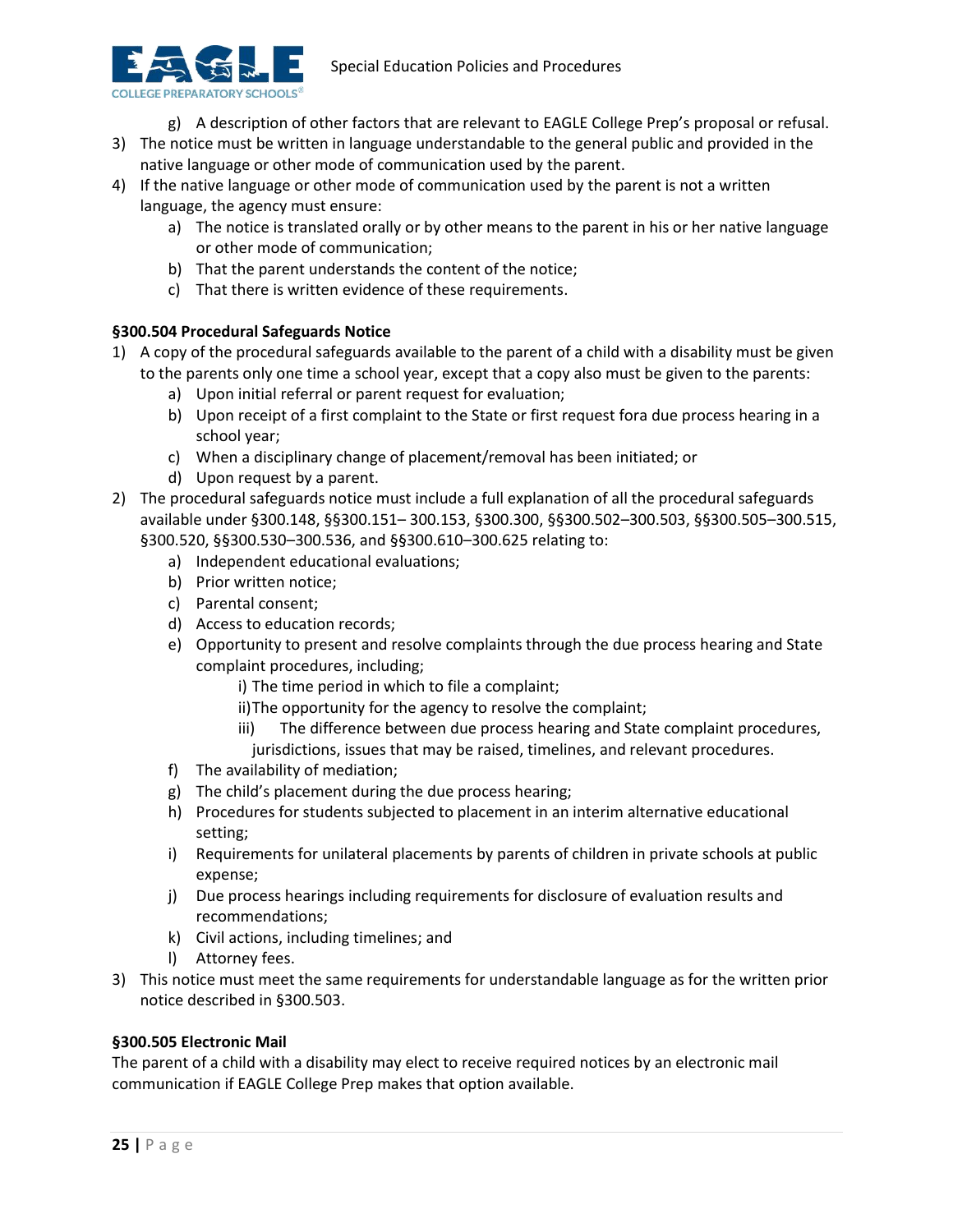

#### **§300.506 Mediation**

- 1) EAGLE College Prep will establish procedures to allow parties to dispute (including those matters arising prior to a request for a due process hearing) to resolve disputes through mediation. Procedures will ensure that the mediation process:
	- a) Is voluntary on the part of the parties;
	- b) Is not used to deny or delay a parent's right to a due process hearing or any other right under the IDEA; and
	- c) Is conducted by a qualified and impartial mediator who is trained in effective mediation techniques.
- 2) EAGLE College Prep may establish procedures to offer parents and schools that choose not to use mediation an opportunity to meet at a time and location convenient to the parties with a disinterested party:
	- a) Who is under contract with an appropriate alternative dispute resolution entity, a parent training and information center, or community parent resource center; and
	- b) Who would explain the benefits of and encourage the mediation process to the parents.

#### **§300.507 Filing a Due Process Complaint**

- 1) A parent or EAGLE College Prep may file a request for a due process hearing relating to the identification, evaluation, or educational placement of a child with a disability.
- 2) The request for a due process hearing must allege a violation that occurred not more than two years before the date the parent or public education agency knew or should have known about the alleged violation.
- 3) EAGLE College Prep must inform the parent of any free or low cost legal and other relevant services available in the area upon parent request.

#### **§300.508 Due Process Complaint (Hearing)**

- 1) EAGLE College Prep will have procedures that require either party, or the attorney representing a party, to provide to the other party a confidential due process complaint.
- 2) The party filing the notice for a hearing must forward a copy of the request to the State.
- 3) The due process hearing complaint must include the following in order for the complaint to be heard:
	- a) The name of the child;
	- b) The residential address of the child;
	- c) The school of attendance;
	- d) A description of the nature of the problem of the child relating to the proposed or refused initiation or change, including facts relating to the problem; and
	- e) A proposed resolution of the problem to the extent known and available to the party at the time.
- 4) The due process complaint will be deemed sufficient unless the party receiving the complaint notifies the hearing officer and the other party in writing, within 15 days of receipt of the complaint, that it believes the complaint does not meet the content requirements.
- 5) Within five days of receipt of notice, the hearing officer must determine whether the complaint meets the requirements and notify the parties, in writing, of that determination.
- 6) A party may amend its due process complaint only if:
	- a) The other party consents in writing and is given an opportunity to resolve the complaint through the resolution process; or
	- b) The hearing officer grants permission, but in no case is it amended later than five days before the due process hearing begins.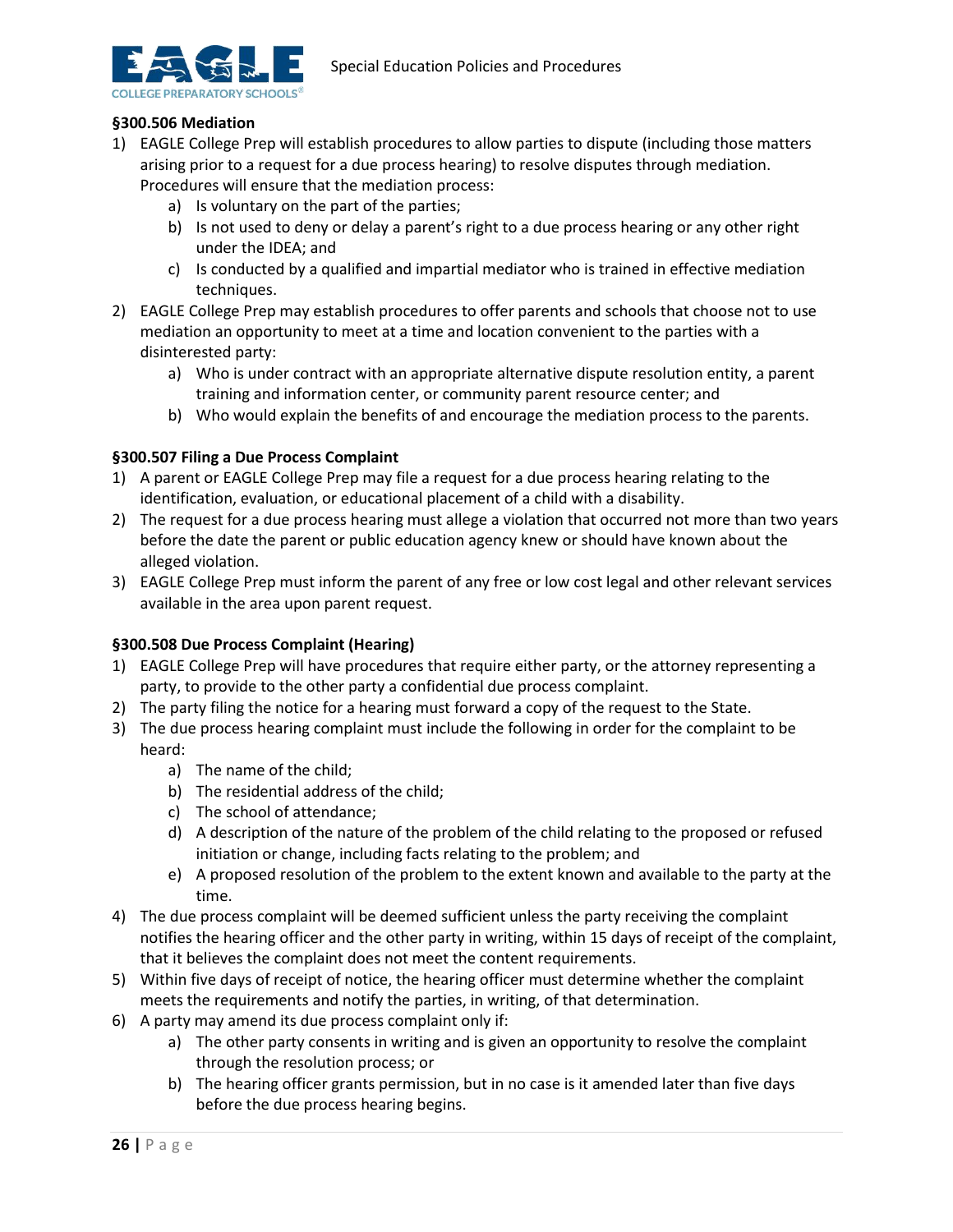

- 7) If a party files an amended complaint, the relevant timelines begin again.
- 8) If EAGLE College Prep has not sent a prior written notice to the parent regarding the subject matter contained in the due process complaint, it must do so within 10 days of receiving the complaint.
- 9) Within 10 days of receiving the complaint, the receiving party will send to the other party a response that specifically addresses the issues raised in the due process complaint.

# **§300.510 Resolution Process**

- 1) Within 15 days of receiving the notice of the parent's due process complaint and prior to the initiation of a due process hearing, EAGLE College Prep must convene a meeting with the parent and the relevant members of the IEP team who have specific knowledge of the facts identified in the complaint that:
	- a) Includes a representative of EAGLE College Prep who has agency decision-making authority;
	- b) May not include an attorney of EAGLE College Prep unless the parent is accompanied by an attorney.
- 2) The purpose of the meeting is for the parent of the child to discuss the due process complaint and the factual basis of the complaint, so EAGLE College Prep has the opportunity to resolve the dispute.
- 3) The resolution meeting need not be held if:
	- a) The parent and public education agency agree in writing to waive the meeting; or
	- b) The parent and public education agency agree to use the mediation process.
- 4) The parent and EAGLE College Prep determine the relevant IEP team members to attend the meeting.
- 5) If EAGLE College Prep has not resolved the complaint to the satisfaction of the parent within 30 days of the receipt of the complaint, the due process hearing may occur. The timeline for issuing a final decision begins at the end of this 30-day period.
- 6) The failure of the parent to participate in the resolution meeting that has not been mutually agreed to be waived will delay the timelines for the resolution process and due process hearing until the meeting is held.
- 7) If EAGLE College Prep is unable to obtain the participation of the parent after reasonable efforts have been made and documented, the agency may, at the end of the 30-day period, request that the hearing officer dismiss the parent's due process complaint.
- 8) If EAGLE College Prep fails to hold the resolution meeting within 15 days of receiving the complaint or fails to participate in the meeting, the parent may request that the hearing officer begin the hearing timeline.
- 9) The 45-day timeline for the due process hearing starts the day after:
	- a) Both parties agree in writing to waive the resolution meeting; OR
	- b) After either the mediation or resolution meeting starts but before the end of the 30-day resolution period, the parties agree in writing that no agreement is possible; OR
	- c) If both parties agree in writing to continue the mediation at the end of the 30-day resolution period, but later, one party withdraws from the mediation process.
- 10) If a resolution is reached at the meeting, the parties must execute a legally binding agreement that is:
	- a) Signed by both the parent and public education agency representative who has authority to legally bind the agency; and
	- b) Enforceable in any state court of competent jurisdiction or in a district court of the United States.

11) Either party may void the agreement within 3 business days of the agreement's execution.

#### **§300.518 Child's Status during Proceedings**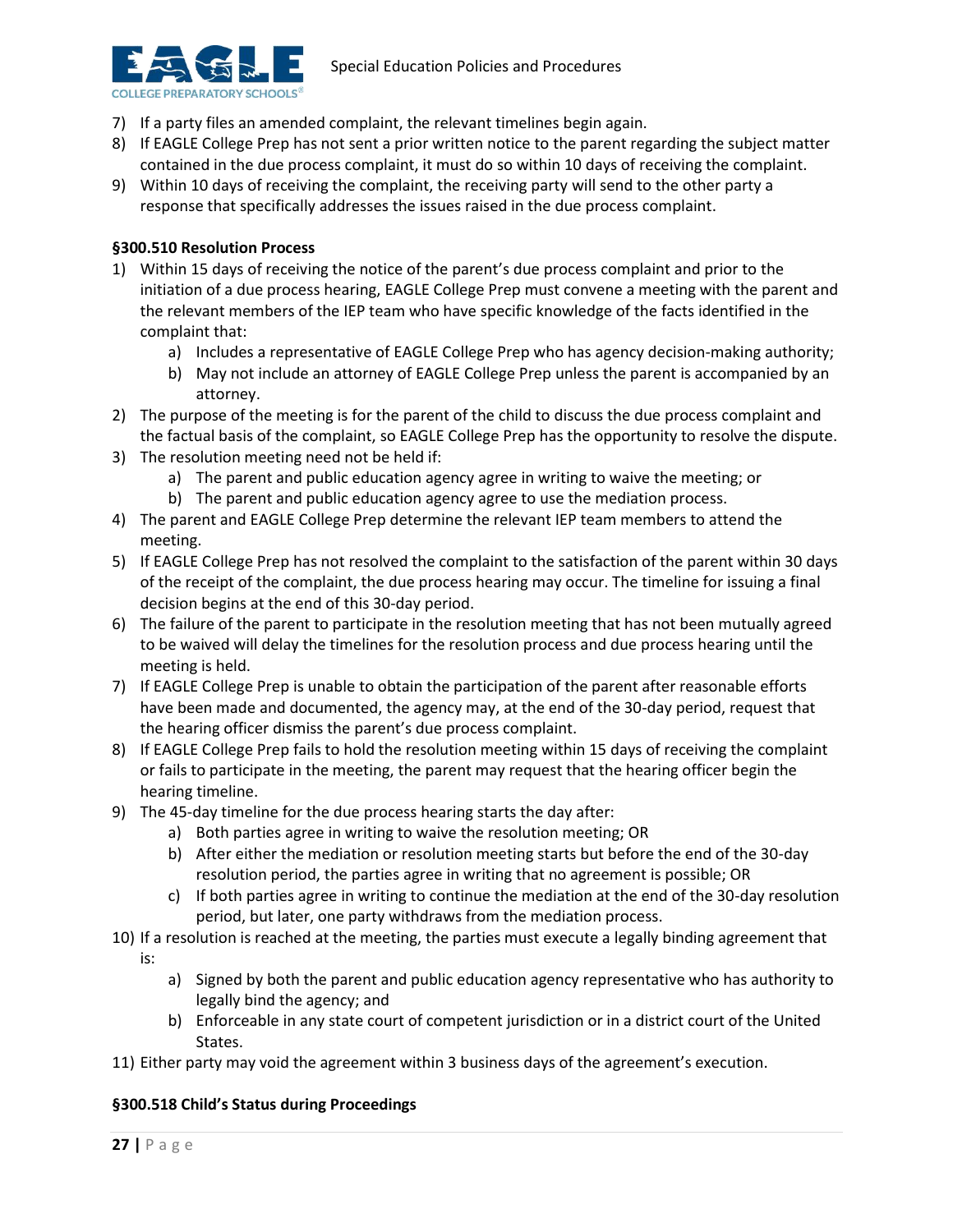

- 1) The child involved in the due process hearing complaint must remain in his or her current educational placement:
	- a) Unless a discipline appeal has been filed as provided in §300.533;
	- b) During the pendency of any administrative or judicial proceeding regarding a due process complaint notice requesting a due process hearing under §300.507; or
	- c) Unless EAGLE College Prep and parents of the child agree otherwise.
- 2) If the complaint involves an application for initial admission to public school, the child, with the consent of the parents, must be placed in the public school until the completion of all the proceedings.
- 3) If the complaint involves an application for initial services for a child who has turned 3 and is transitioning from Part C to Part B, EAGLE College Prep is not required to provide the Part C services the child had been receiving. If the child is found eligible for special education and related services under Part B and the parent consents to the initial provision of services under §300.300(b), then EAGLE College Prep must provide those services that are not in dispute.
- 4) If the hearing officer agrees with the child's parents that a change of placement is appropriate, that placement must be treated as an agreement between the State and parent for the purposes of (1)(c) of this section.

#### **§300.519 Surrogate Parents**

- 1) EAGLE College Prep will ensure that the rights of a child are protected by assigning an individual to act as a surrogate for the parents when:
	- a) No parent can be identified;
	- b) After reasonable efforts are made, no parent can be located;
	- c) The child is a ward of the State (with no foster parent); or
	- d) The child is an unaccompanied homeless youth as defined by the McKinney-Vento Homeless Assistance Act;
- 2) EAGLE College Prep will have a method for determining when a surrogate parent is needed and for making surrogate parent assignments.
- 3) EAGLE College Prep will ensure that a person selected as a surrogate parent:
	- a) Is not an employee of the State, the agency, or any other agency that is involved in the education or care of the child;
	- b) Has no personal or professional interest that conflicts with the interest of the child the surrogate parent represents; and
	- c) Has knowledge and skills that ensure adequate representation of the child.
- 4) In the case of an unaccompanied homeless youth, appropriate staff of emergency shelters, transitional shelters, independent living programs, and street outreach programs may be appointed as temporary surrogate parents until a surrogate parent can be appointed that meets all the requirements of this section.

#### **§300.520 Transfer of Parental Rights at Age of Majority**

- 1) When a child with a disability reaches age 18, unless that child has been determined to be incompetent:
	- a) EAGLE College Prep will provide any notice required by the IDEA regulations to both the child and the parents; and
	- b) All rights accorded to parents under Part B of the Act transfer to the child.
- 2) When the rights are transferred, EAGLE College Prep will provide notice to the child and parent of the transfer of rights.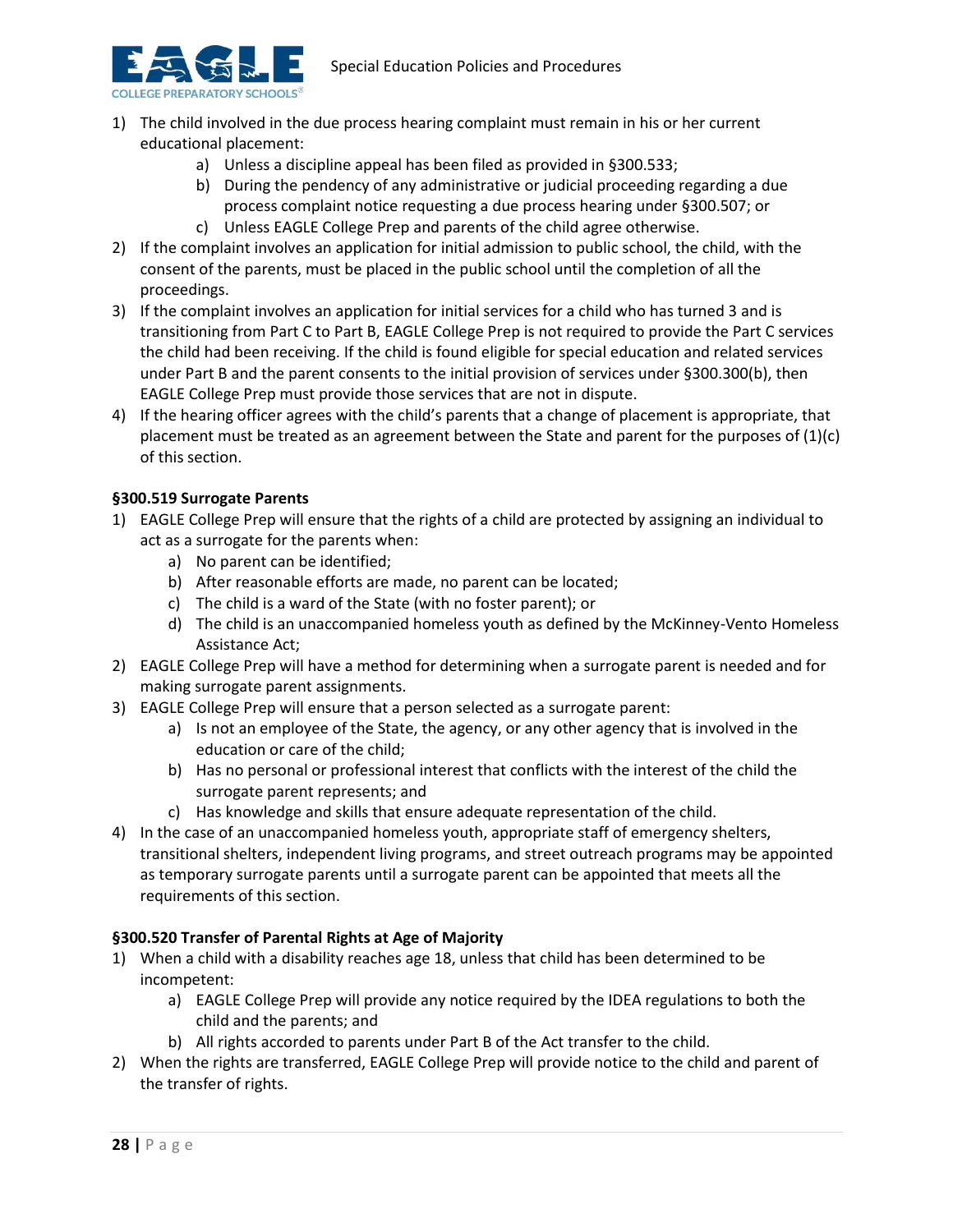

# **AAC R7-2-401.I Procedural Safeguards**

- 1) EAGLE College Prep shall establish, implement, and make available to school-based personnel and parents of students with disabilities written procedures to ensure children with disabilities and their parents are afforded the procedural safeguards required by federal statute and regulation and state statute. These procedures shall include dissemination of information to parents about EAGLE College Prep's and the state's dispute resolution options.
- 2) In accordance with the requirements of IDEA, prior written notice shall be provided to the parents of a child within a reasonable time after the PEA proposes to initiate or change, or refuses to initiate or change, the identification, evaluation, educational placement or provision of FAPE to the child, but before the decision is implemented.

#### **Discipline Policy & Procedures**

#### *POLICY*

A child with a disability may be disciplined for a violation of the student code of conduct, including removal from his or her current placement to an appropriate interim alternative educational setting, another setting, suspension, or expulsion in accordance with IDEA Regulations §§300.530 through 300.536.

#### *PROCEDURES*

#### **§300.530 Authority of School Personnel**

- 1) On a case-by-case basis and in consideration of any unique circumstances, school personnel may remove a child with a disability who violates a student code of conduct from his or her current placement to an appropriate interim alternative educational setting, another setting, or suspension, for not more than 10 consecutive school days (to the extent those alternatives are applied to children without disabilities), and for additional removals of not more than 10 consecutive school days in that same school year for separate incidents of misconduct, as long as those removals do not constitute a change of placement under §300.536.
- 2) After a child with a disability has been removed from his or her current placement for 10 school days in the same school year, during any subsequent days of removal, EAGLE College Prep must provide services to the extent required to:
	- a) Enable the child to continue to participate in the general education curriculum, although in another setting, and to progress toward meeting his/her IEP goals; and
	- b) Receive, as appropriate, a functional behavioral assessment, behavioral intervention services, and modifications that are designed to address the behavior violation so that it does not recur.
- 3) EAGLE College Prep is only required to provide services during periods of removal to a child with a disability who has been removed from his or her current placement for 10 days or less in that school year, if it provides services to nondisabled children similarly removed.
- 4) After a child with a disability has been removed from his or her current placement for 10 school days and the current removal is for not more than 10 consecutive school days and not a change of placement, school personnel, in consultation with at least one of the child's teachers, determine the extent to which services are needed, so as to enable the child to continue to participate in the general education curriculum and to progress toward meeting the IEP goals.
- 5) If the removal is a change in placement, the child's IEP team determines the appropriate services.
- 6) Within 10 school days of any decision to change the placement of a child with a disability because of a violation of a code of student conduct, EAGLE College Prep, parent, and relevant members of the IEP team must review all relevant information in the student's file, the IEP, teacher observations, and any relevant information to determine: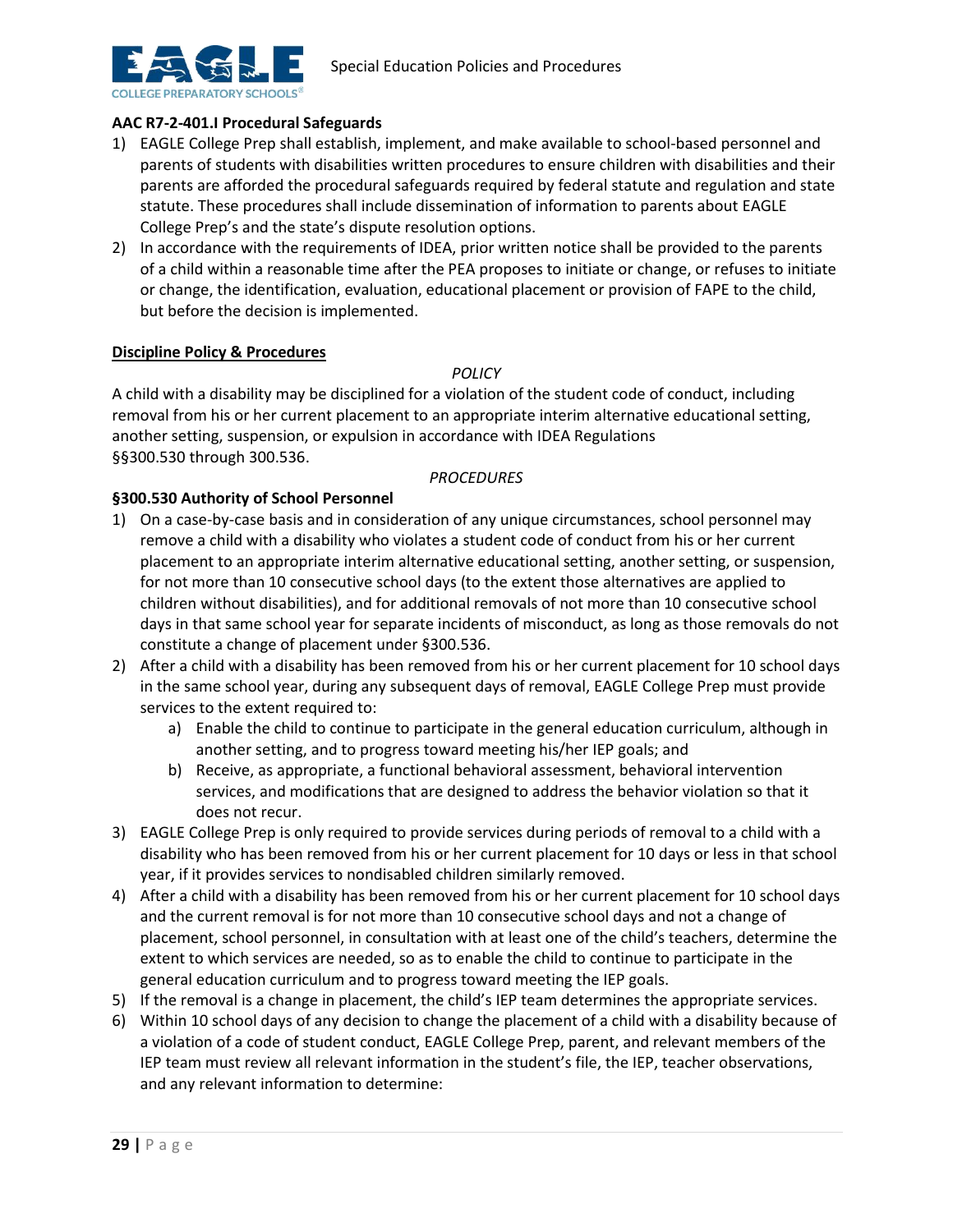

- a) If the conduct was caused by, or had a direct and substantial relationship to, the child's disability; or
- b) If the conduct in question was the direct result of EAGLE College Prep's failure to implement the IEP.
- 7) The conduct must be determined to be a manifestation of the disability if either (6)(a) or (b) occurred, and if the IEP was not implemented, EAGLE College Prep must take immediate steps to remedy that deficiency.
- 8) If EAGLE College Prep, parent, and relevant members of the IEP team determine that the conduct was a manifestation of the child's disability, the child must be returned to the placement from which the child was removed, unless the parent and public education agency agree to a change of placement. The IEP team must either:
	- a) Conduct a functional behavioral assessment, unless one has already been done, and implement a behavioral intervention plan; or
	- b) If a behavioral intervention plan has already been developed, review the plan and modify it, as necessary, to address the behavior.
- 9) School personnel may remove a student to an interim alternative educational setting for not more than 45 school days without regard to manifestation of disability if the child:
	- a) Carries a weapon to or possesses a weapon at school, on school premises, or to or at a school function under the jurisdiction of a state or public education agency;
	- b) Knowingly possesses or uses illegal drugs, or sells or solicits the sale of a controlled substance, while at school, on school premises, or at a school function under the jurisdiction of a state or public education agency; or
	- c) Has inflicted serious bodily injury upon another person while at school, on school premises, or at a school function under the jurisdiction of a state or public education agency.
- 10) EAGLE College Prep will notify parents and provide notice of procedural safeguards on the day EAGLE College Prep determines the student has violated the code of conduct and the violation constitutes a change of placement (i.e., interim alternative education setting).

#### **AAC R7-2-401.P Suspension and Expulsion**

- 1) EAGLE College Prep shall establish, implement, and make available to personnel and parents written procedures for the suspension and expulsion of students with disabilities.
- 2) EAGLE College Prep shall require all school-based staff involved in the disciplinary process to review the policies and procedures related to suspension and expulsion on an annual basis. EAGLE College Prep shall maintain documentation of staff review.
- 3) Procedures for such suspensions and expulsions shall meet the requirements of the IDEA and its regulations, and state statutes.

#### **§300.531 Determination of Setting**

The child's IEP team determines the interim alternative educational setting for services.

#### **§300.532 Appeal**

- 1) The parent of a child with a disability who disagrees with any decision regarding placement under §§300.530 and 300.531 or the manifestation determination may appeal the decision by requesting an expedited due process hearing in conformance with §§300.310 through 300.314 and AAC R7-2- 405.I.
- 2) A public agency that believes that maintaining the current placement of the child is substantially likely to cause injury to the child or others may appeal the decision by requesting an expedited due process hearing in conformance with §§300.310 through 300.314 and AAC R7-2-405.I.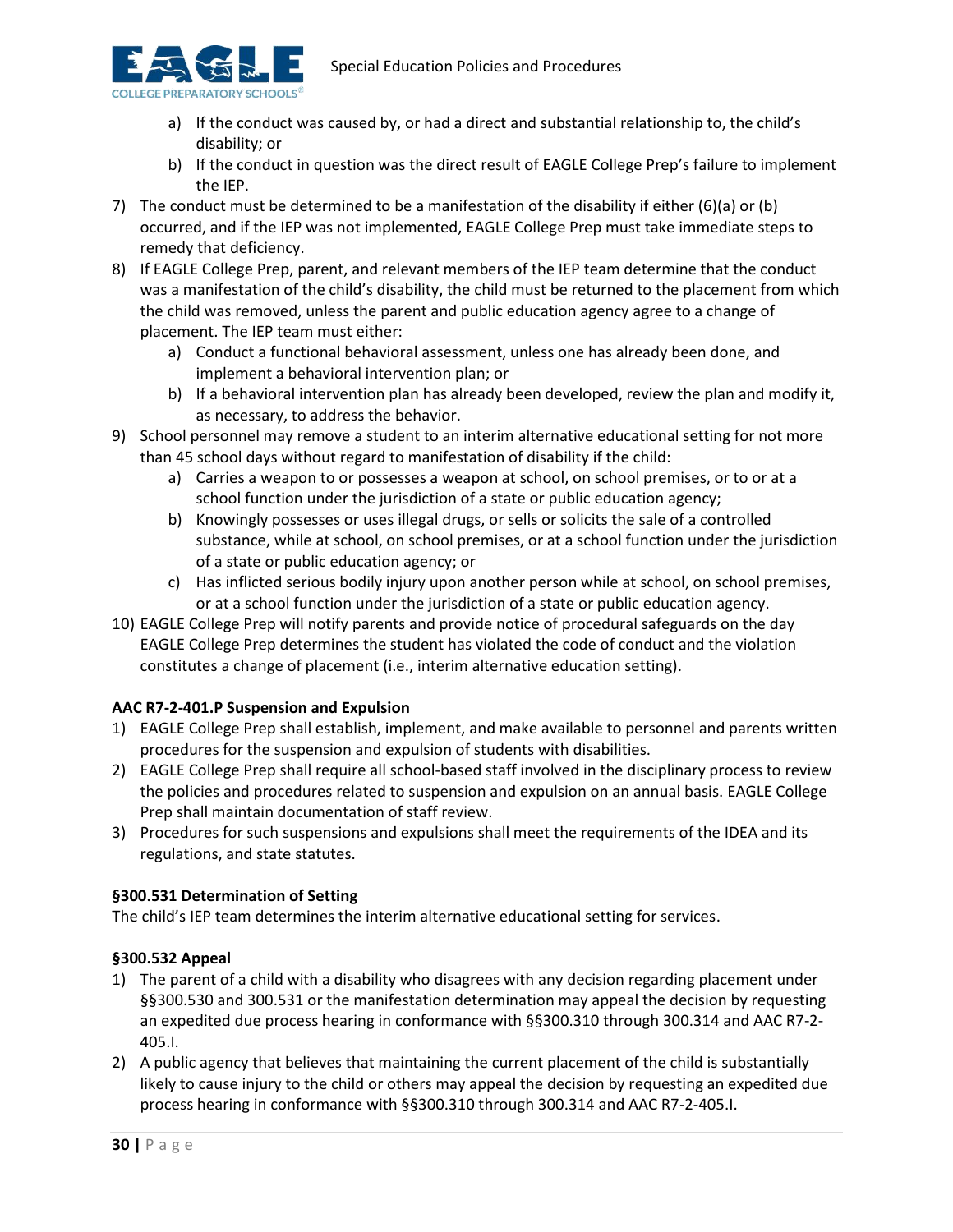

#### **§300.533 Placement during Appeals**

The student must remain in the interim alternative educational setting pending the decision of the hearing officer or expiration of the interim setting, whichever comes first, unless the parent and EAGLE College Prep agree otherwise.

#### **§300.534 Protections for Children Not Determined Eligible for Special Education and Related Services**

- 1) A student who has not been determined eligible and who engaged in a behavior that violated a code of student conduct may assert protections if EAGLE College Prep had knowledge that the child was a child with a disability before the behavior that precipitated the disciplinary action occurred. EAGLE College Prep must be deemed to have such knowledge if:
	- a) The parent of the child expressed concern in writing to supervisory or administrative personnel of the appropriate educational agency, or a teacher of the child, that the child is in need of special education and related services;
	- b) The parent of the child requested an evaluation of the child pursuant to §§300.300 through 300.311; or
	- c) The teacher of the child, or other personnel of the public agency, expressed specific concerns about a pattern of behavior demonstrated by the child directly to the director of special education or to other supervisory personnel of the agency.
- 2) EAGLE College Prep would not be deemed to have knowledge if the parent of the child:
	- a) Has not allowed an IDEA evaluation of the child;
	- b) Has refused special education services for the child; or
	- c) The child has been evaluated and determined to not be a child with a disability under IDEA.
- 3) If EAGLE College Prep does not have knowledge that a child is a child with a disability prior to taking disciplinary measures against the child, the child may be disciplined as other children without disabilities who engage in comparable behaviors.
- 4) If an evaluation is requested during the time in which a child is subjected to disciplinary measures, the evaluation must be conducted in an expedited manner.
	- a) Until the evaluation is completed, the child remains in the educational placement determined by EAGLE College Prep, which can include suspension or expulsion without educational services.
	- b) If the child is determined to be a child with a disability, the agency must provide special education and related services in accordance with this part, including the requirements of §§300.530 through 300.536

#### **§300.535 Referral to and Action by Law Enforcement and Judicial Authorities**

- 1) EAGLE College Prep may report a crime committed by a child with a disability to appropriate authorities to enable them to exercise their responsibilities.
- 2) When EAGLE College Prep reports a crime committed by a child with a disability will ensure that copies of the special education and disciplinary records of the child are transmitted for consideration by the appropriate authorities to whom EAGLE College Prep reports the crime, but only to the extent permitted by FERPA.

#### **§300.536 Change of Placement Because of Disciplinary Removals**

- 1) A change of placement occurs if:
	- a) The removal is for more than 10 consecutive school days; or
	- b) The child has been subjected to a series of removals that constitute a pattern: i) because the series of removals total more than 10 school days in a school year;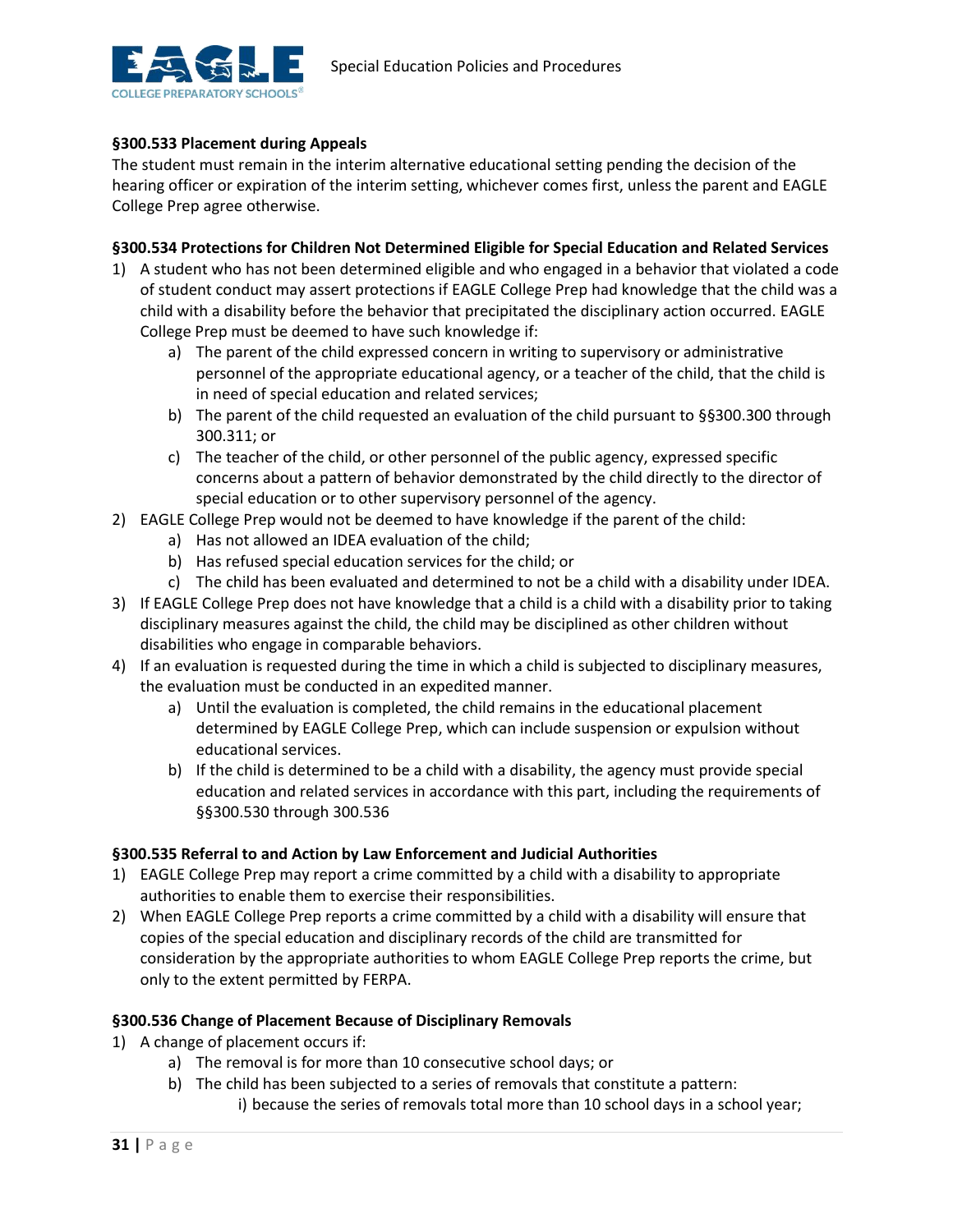

ii)because the child's behavior is substantially similar to the behavior in previous incidents that resulted in a series of removals; and

- iii) because of such additional factors as the length of each removal, the total amount of time the child has been removed, and the proximity of the removals to one another.
- 2) EAGLE College Prep will determine on a case-by-case basis whether a pattern of removals constitutes a change of placement, and such determinations are subject to review through due process and judicial proceedings.

#### **Confidentiality Policy & Procedures**

#### *POLICY*

EAGLE College Prep will ensure that protection of the confidentiality of any personally identifiable data, information, and records collected or maintained by EAGLE College Prep will be in accordance with 34 CFR §§300.611–300.627.

#### *PROCEDURES*

# **§300.613 Access Rights**

- 1) EAGLE College Prep must permit parents to inspect and review any education records relating to their children that are collected, maintained, or used by the agency under IDEA. The agency must comply with a request without unnecessary delay and in no case more than 45 days after the request has been made and before:
	- a) Any IEP meeting;
	- b) Any hearing involving a due process complaint or disciplinary hearing; or
	- c) Any resolution session.
- 2) The right to inspect and review education records includes:
	- a) The right to a response from the agency to reasonable requests for explanations and interpretations of the records;
	- b) The right to request that the agency provide copies of the records if failure to provide those copies would effectively prevent the parent from exercising the right to inspect and review the records; and
	- c) The right to have a representative of the parent inspect and review the records.
- 3) EAGLE College Prep may presume that the parent has authority to inspect and review records relating to his or her child unless the agency has been advised to the contrary by legal proceeding involving guardianship, separation, and divorce.

#### **§300.614 Record of Access**

EAGLE College Prep will keep a record of parties obtaining access to education records collected, maintained, or used under IDEA (except access by parents and authorized employees of the agency), including:

- a) The name of the party;
- b) The date access was given; and
- c) The purpose for which the party is authorized to use the records.

#### **§300.615 Records on More Than One Child**

If any education record includes information on more than one child, the parents of those children have the right to inspect and review only the information relating to their child.

#### **§300.616 Lists of Types and Locations of Information**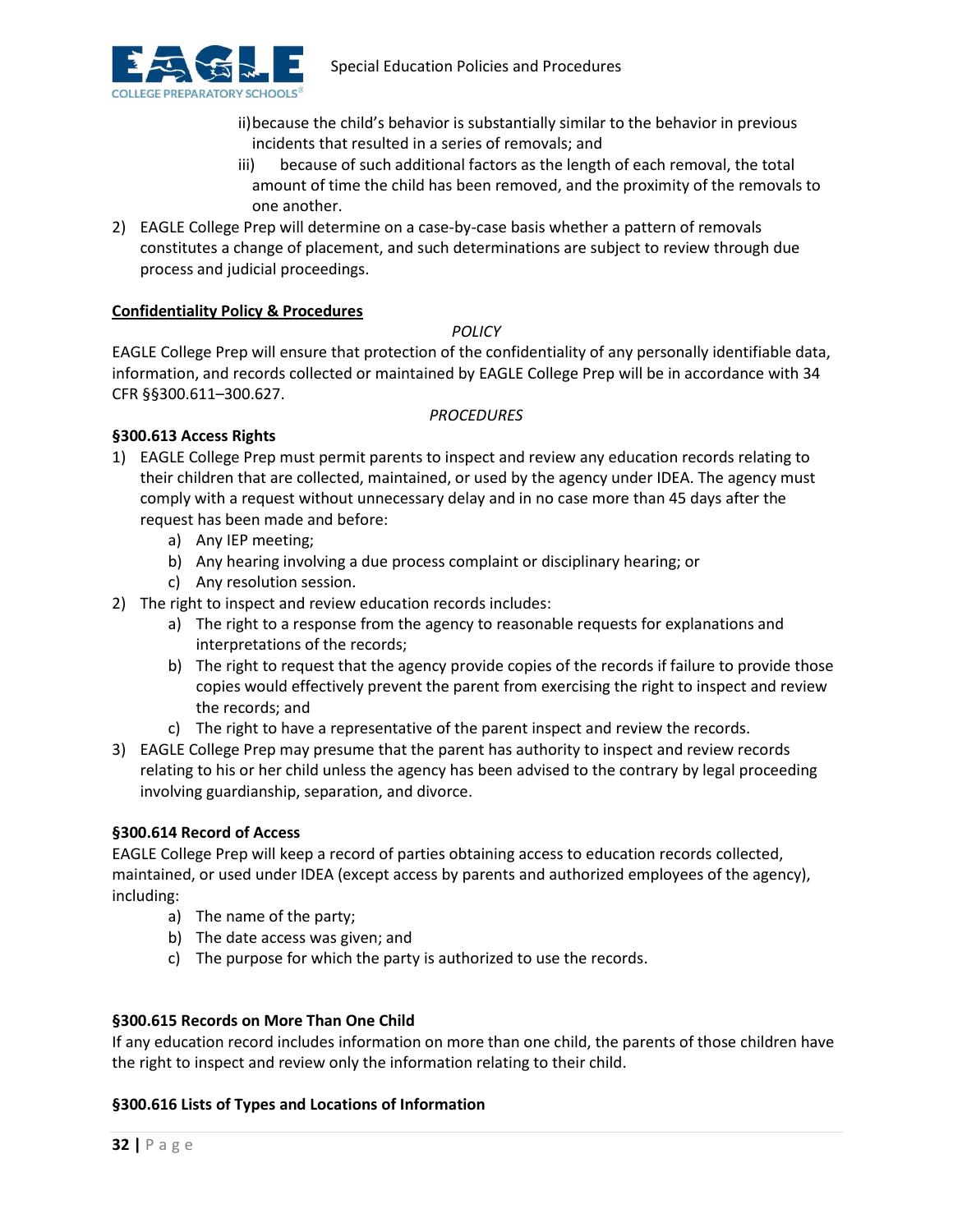

EAGLE College Prep must provide parents on request a list of the types and locations of education records collected, maintained, or used by the agency.

#### **§300.617 Fees**

EAGLE College Prep may charge a fee for copies of records that are made for parents if the fee does not effectively prevent the parents from exercising their right to inspect and review records. EAGLE College Prep may not charge a fee to search for or to retrieve information.

#### **§300.618 Amendment of Records at Parent's Request**

- 1) A parent who believes that information in the education records collected, maintained, or used by the agency is inaccurate or misleading or violates the privacy or other rights of the child may request the agency to amend the information.
- 2) EAGLE College Prep must decide whether to amend the information in accordance with the request within a reasonable period of time of receipt of the request.
- 3) If the agency refuses to amend the information in accordance with the request, it must inform the parent of the refusal and advise the parent of the right to a hearing under §300.619.

#### **§300.619 Opportunity for a Hearing**

EAGLE College Prep must, on request, provide an opportunity for a hearing to challenge information in education records to ensure that it is not inaccurate, misleading, or otherwise in violation of the privacy or other rights of the child.

#### **§300.620 Result of Hearing**

- 1) If, as a result of a hearing, the agency decides to amend information determined inaccurate, misleading, or otherwise in violation of the privacy or other rights of the child, it must do so accordingly and so inform the parent in writing.
- 2) If, as a result of a hearing, the agency decides that the information is not inaccurate, misleading, or otherwise in violation of the privacy or other rights of the child, it must inform the parent of the parent's right to place in the maintained records a statement commenting on the information or setting forth any reasons for disagreeing with the agency's decision.

#### **§300.622 Consent**

- 1) Parental consent must be obtained before personally identifiable information is disclosed to parties other than participating agencies, unless the information is contained in education records and the disclosure is authorized without parent consent under FERPA.
- 2) Parental consent must be obtained before personally identifiable information is released to officials of participating agencies providing or paying for transition services in accordance with §300.321.
- 3) If a child is enrolled, or is going to enroll, in a private school that is not located in the boundaries of the district of the parent's residence, parental consent must be obtained before any personally identifiable information about the child is released between officials in the district where the private school is located and officials in the district of the parent's residence.

#### **AAC R7-2-401.J(4) Confidentiality**

Upon receiving a written request, EAGLE College Prep shall forward special education records to any other public education agency in which a student has enrolled or is seeking to enroll. Records shall be forwarded within the time-frame specified in A.R.S. § 15-828(F). EAGLE College Prep shall also forward records to any other person or agency for which the parents have given signed consent.